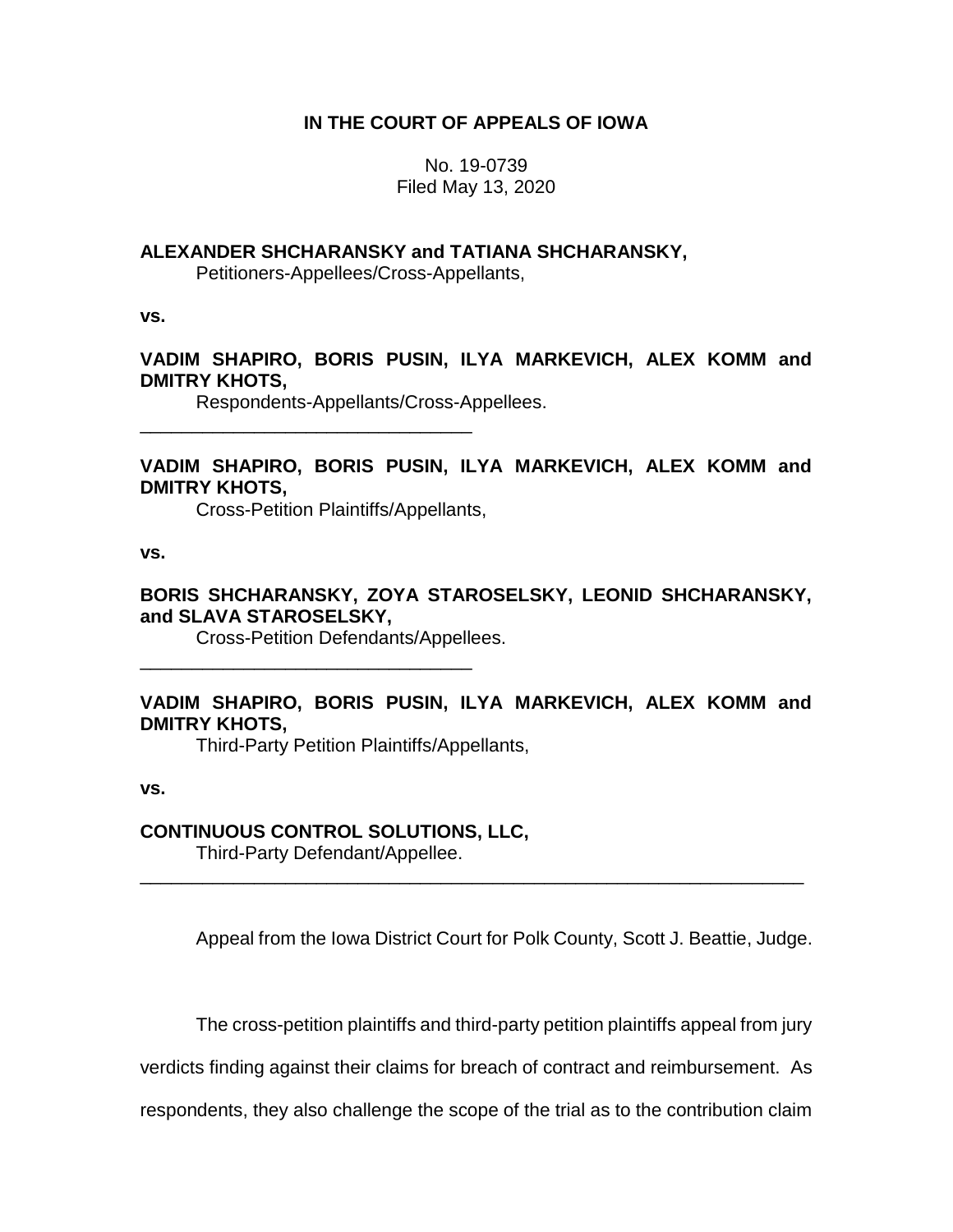against them, arguing they should have been allowed to present affirmative defenses. The petitioners cross-appeal, challenging the district court's ruling they were not entitled to prejudgment interest on their contribution claim. **AFFIRMED ON APPEAL; REVERSED AND REMANDED WITH DIRECTIONS ON CROSS-APPEAL.**

Jaki K. Samuelson and Anna E. Mallen of Whitfield & Eddy, P.L.C., Des Moines, for appellants.

Mark E. Weinhardt and Danielle M. Shelton of The Weinhardt Law Firm, Des Moines, for appellees.

Considered by Bower, C.J., Ahlers, J., and Potterfield, S.J.\* Blane, S.J., takes no part.

\*Senior judge assigned by order pursuant to Iowa Code section 602.9206 (2020).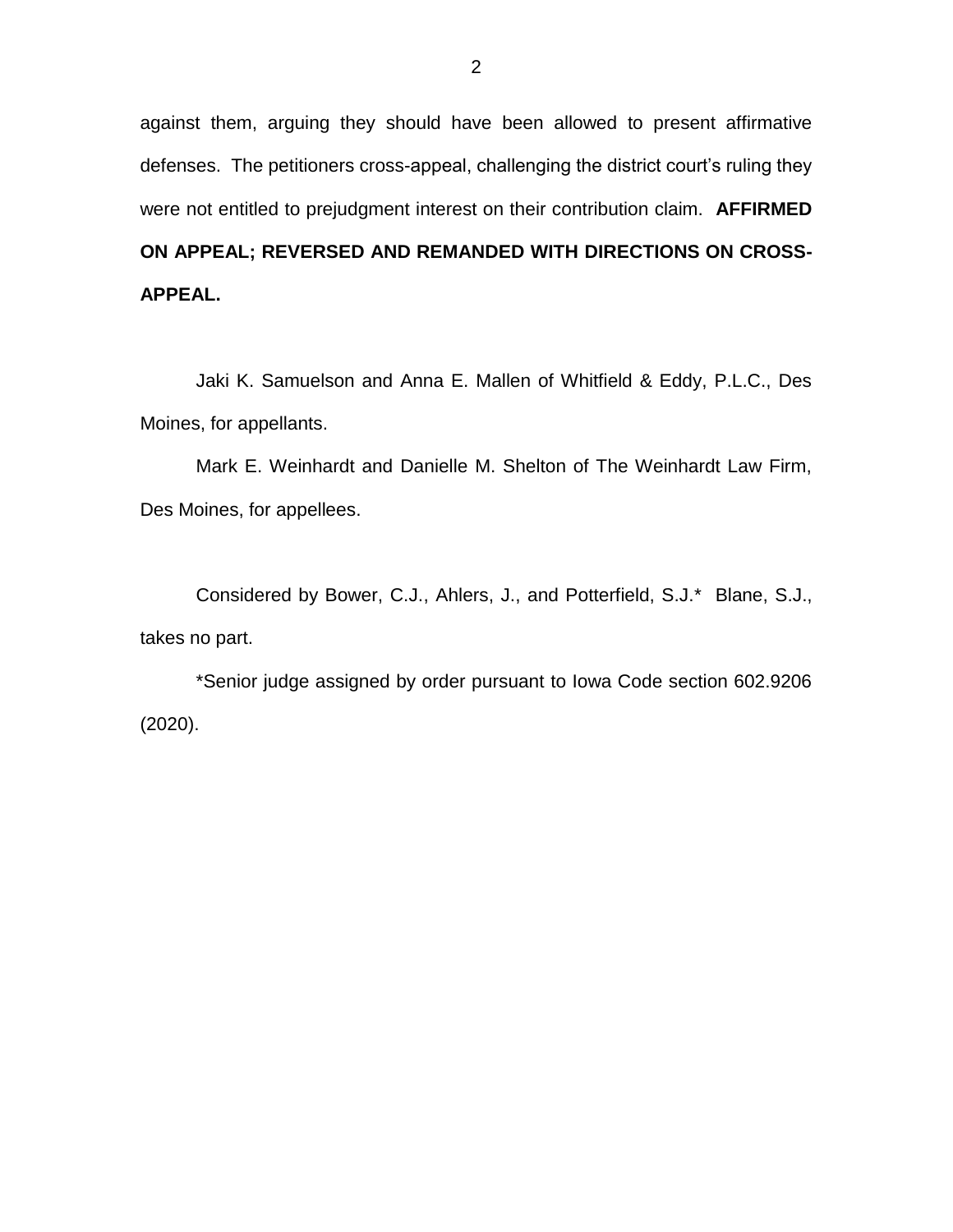#### **POTTERFIELD, Senior Judge.**

 $\overline{a}$ 

Together, the Shapiro Group<sup>1</sup> and members of the Shcharansky Group<sup>2</sup> owned and operated Continuous Control Solutions, Inc. (CCS). Then in 2007, the Shcharansky Group purchased the Shapiro Group's shares of CCS through the execution of a stock purchase agreement—ending the Shapiro Group's part in the business.<sup>3</sup> That agreement, and what followed, have been the focus of nearly a decade of litigation.

In this third appeal, we are asked to determine if the district court properly limited the scope of the 2018 trial, based on the ruling of our supreme court in *Shcharansky v. Shapiro*, 905 N.W.2d 579, 588 (Iowa 2017), so as not to include evidence of the Shapiro Group's alleged affirmative defenses to Alexander and Tatiana Shcharansky's contribution claim against them. Additionally, regarding their cross-claims for breach of contract and reimbursement, the Shapiro Group maintains the district court should have granted their motions for directed verdict, judgment notwithstanding verdict (JNOV), or new trial. Alexander and Tatiana Shcharansky cross-appeal, arguing the district court erred in its determination they were not entitled to prejudgment interest for their contribution claim; they otherwise ask that we affirm.

<sup>&</sup>lt;sup>1</sup> The Shapiro Group includes Vadim Shapiro, Boris Pusin, Ilya Markvich, Alex Komm, and Dmitry Khots.

 $2$  The Shcharansky Group includes Alexander, Tatiana, Boris, and Leonid Shcharansky and Zoya and Slava Staroselsky. Alexander and Tatiana are married. Boris and Alexander are brothers; they are the sons of Leonid Shcharansky. Slava and Zoya Staroselsky are husband and wife.

<sup>&</sup>lt;sup>3</sup> Alexander and Boris Shcharansky and Zoya Staroselsky were the buyermembers of the Shcharansky Group; only these three members of the Shcharansky Group signed the stock purchase agreement. Leonid Shcharansky and Slava Staroselsky were then appointed to the board of directors of CCS.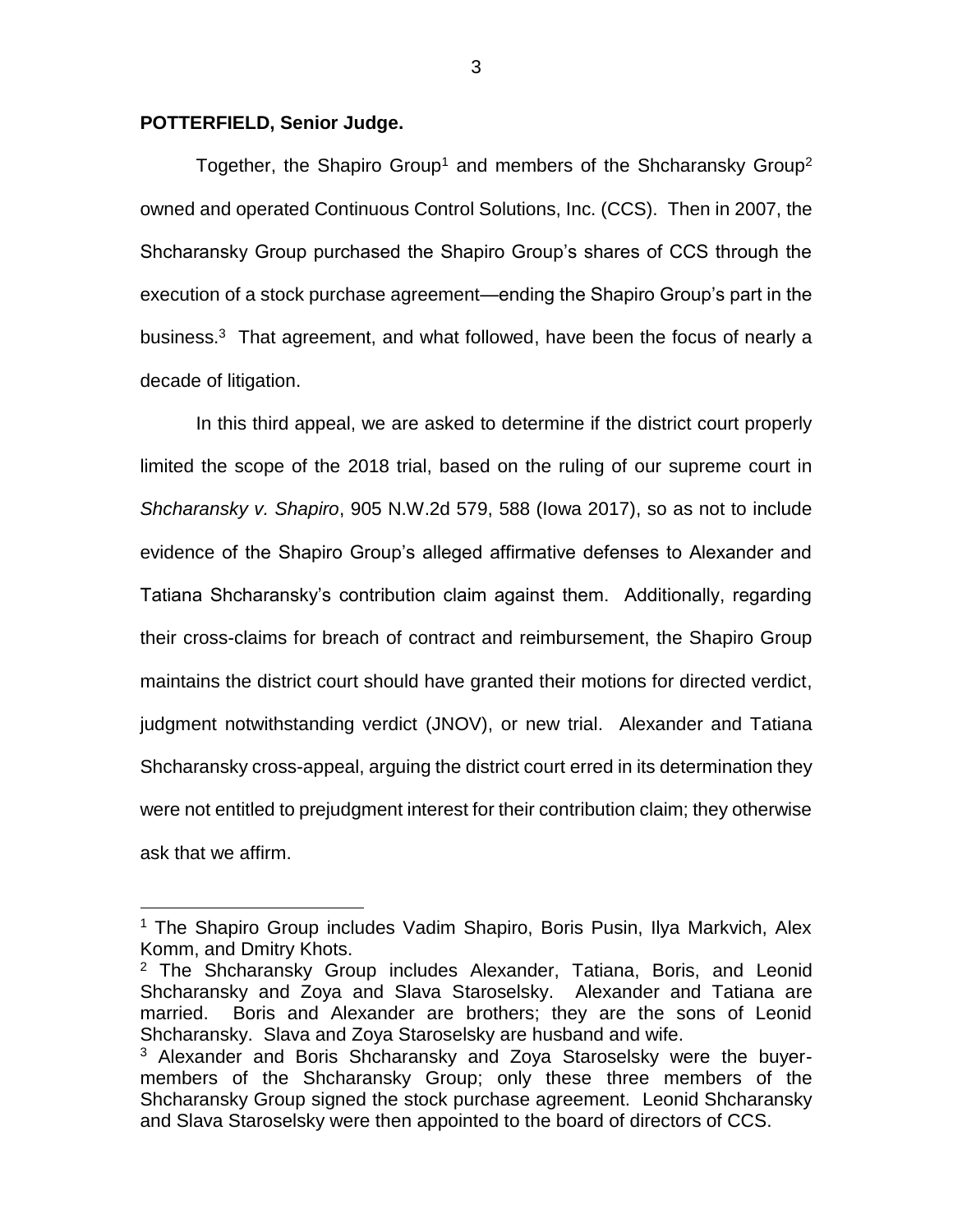## **I. Background Facts and Proceedings.**

Prior to September 2007, while both the Shapiro Group and members of the Shcharansky Group owned and operated CCS, the company borrowed \$900,000 from Wells Fargo Bank.<sup>4</sup> Individual members of the Shapiro and Shcharansky Groups personally quaranteed the debt.<sup>5</sup>

The Shapiro Group decided to sell their shares of CCS and get out of the business. In September 2007, the two groups—with the Shapiro Group as the sellers and Alexander and Boris Shcharansky and Zoya Staroselsky of the Shcharansky Group as the buyers—executed a stock purchase agreement. The agreement contained this provision:

7.1 **Buyers' Covenants**. In connection with the transfer of the Shares to the Buyers pursuant to this Agreement, the Buyers hereby covenant that as the controlling shareholders of the Corporation, the Buyers will cause the Corporation to:

(a) Use best efforts to, and prior to the payment of any existing or new debt obligations payable by the Corporation to any Buyer or any Buyer's immediate relative or any entity affiliated with any Buyer or any Buyer's immediate relative, satisfy and repay in full all debt obligations of the Corporation owed to Wells Fargo Bank.

After the execution of the stock purchase agreement, Leonid Shcharansky and

Slava Staroselsky—other members of the Shcharansky Group—were appointed

to CCS's Board of Directors.

 $\overline{a}$ 

<sup>4</sup> CCS took out two separate loans; one for \$150,000 and the other for \$750,000. As it is unnecessary for the basis of this appeal, we do not distinguish between the two.

<sup>&</sup>lt;sup>5</sup> Originally all members of the Shapiro Group and the three buyer-members of the Shcharansky Group guaranteed the loans. Tatiana Shcharansky later became a guarantor as well, making nine individual guarantors in total.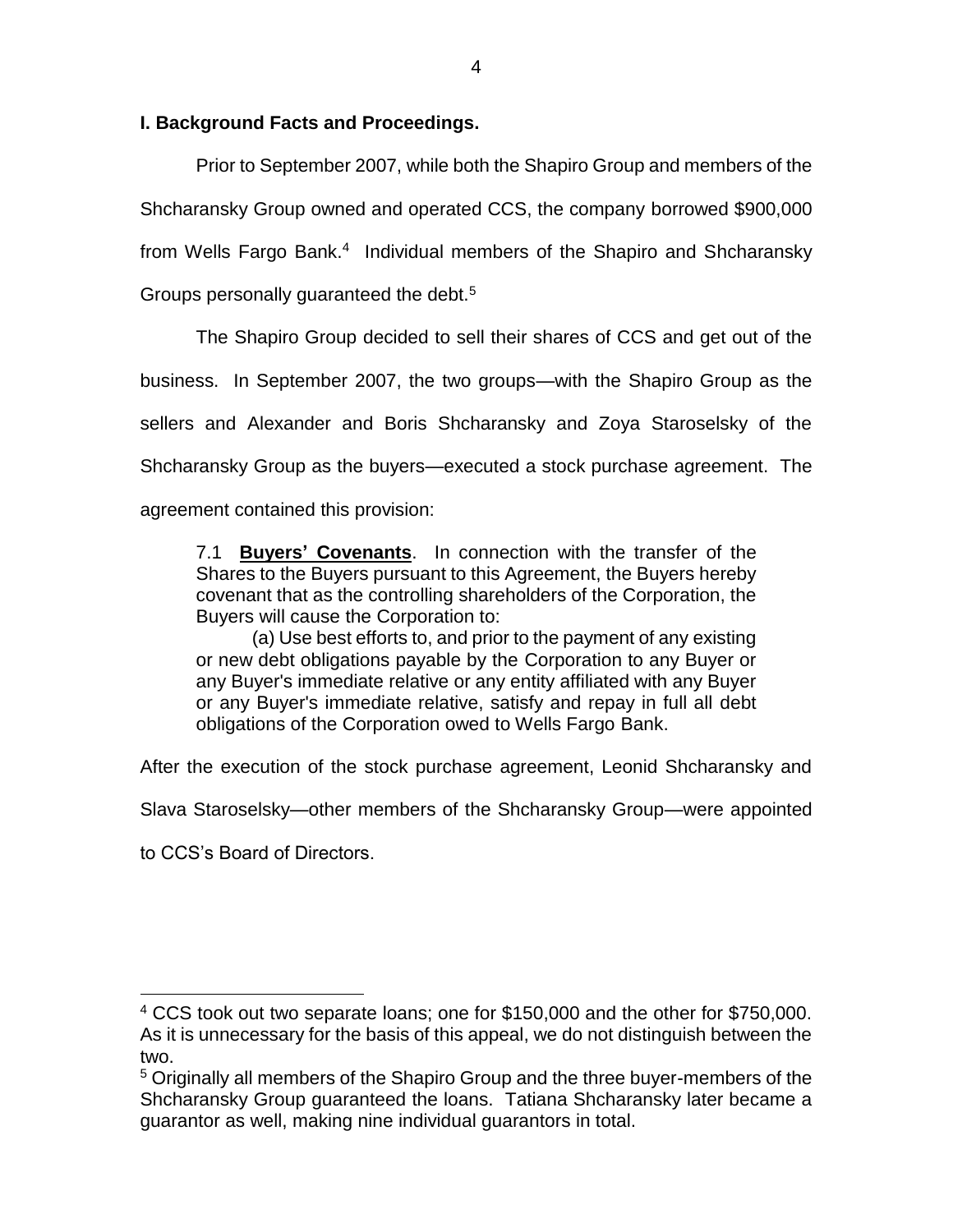From the time the Shcharansky Group became the sole owners and operators of CCS through May 30, 2009, CCS made no payments toward the Wells Fargo debt.

In April 2009, Wells Fargo obtained judgment against CCS and the individual guarantors for the principal amount, late fees, accrued interest, and attorney fees. The judgment was for more than \$960,000.

On June 1, 2009, CCS and Alexander Shcharansky entered into a forbearance agreement with Wells Fargo. In exchange for the bank's agreement to forgo execution of the judgment, CCS agreed to pay \$400,000 upon the execution of the forbearance agreement and deliver additional collateral in the form of a mortgage and security agreement for property in New York owned by Tatiana Shcharansky, who is married to Alexander.<sup>6</sup> Additionally, CCS and Alexander agreed to make "eight equal quarterly installments of principal and accrued interest, each in the amount of \$76,022.11, commencing on the first day of September, 2009 and on the first day of each December, March and June thereafter" with "all unpaid principal and accrued interest on the Indebtedness . . . fully due and payable on June 1, 2011."

CCS made the initial \$400,000 payment and the first three quarterly payments of \$76,022.11. Alexander Shcharansky personally made the June 2010 payment and Tatiana personally made the September payment—though not until September 10. In December, rather than making the next payment of \$76,022.11, Tatiana paid off the remaining judgment—\$241,935.92.

 $\overline{a}$ 

 $6$  Tatiana had not previously personally quaranteed the CCS debt, but she executed a guaranty at this point.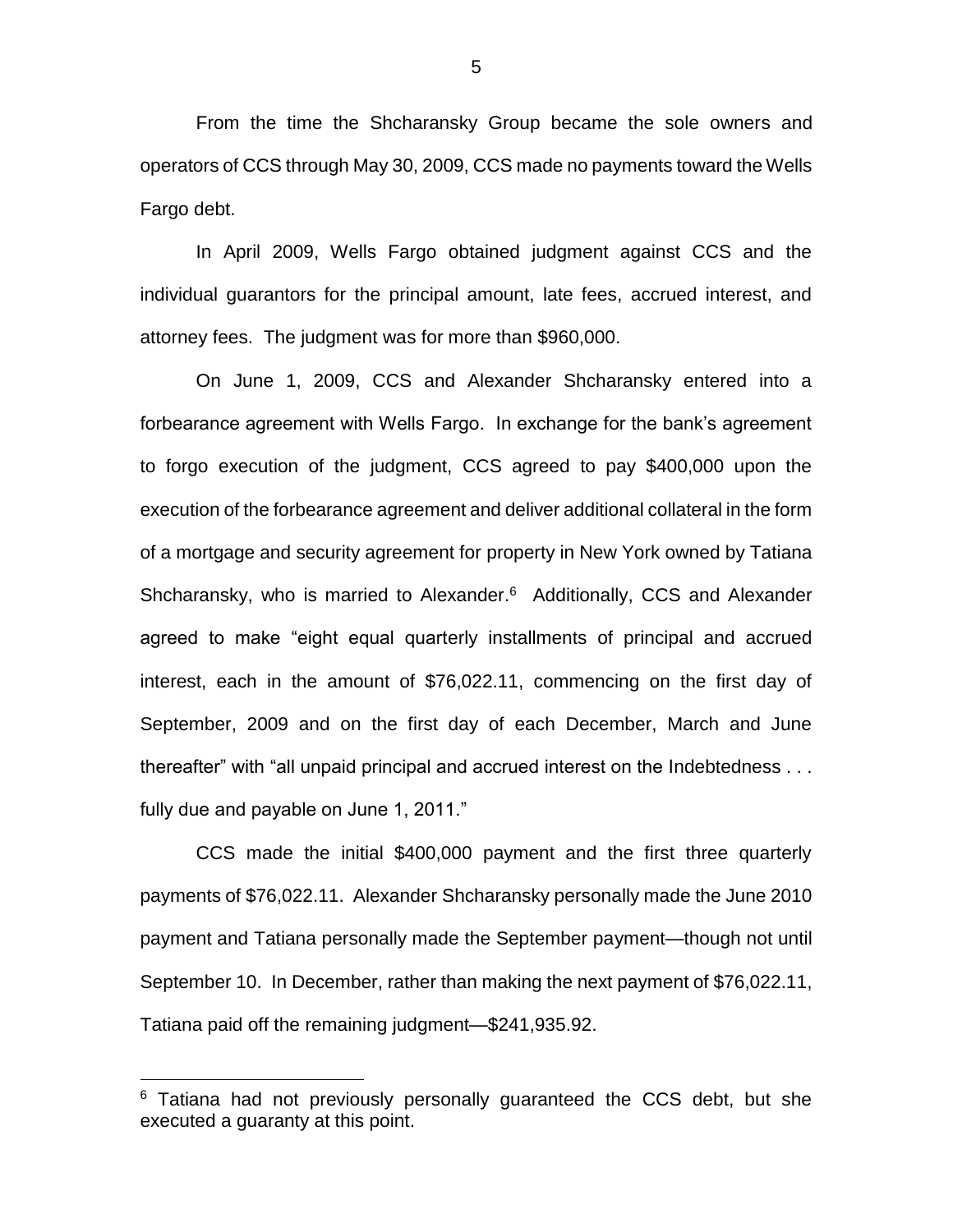In January 2011, Alexander and Tatiana Shcharansky filed a petition for contribution against the Shapiro Group, claiming Alexander and Tatiana paid more than their equitable share of the judgment against CCS. They sought 5/9 of the total they personally paid, or  $$218,877$ .<sup>7</sup>

The Shapiro Group responded, filing their answer, affirmative defenses, counterclaims, and cross-claims. The Shapiro group maintained Alexander's claimed breach of the stock purchase agreement to cause CCS to repay the Wells Fargo loans precluded his and Tatiana's right and ability to seek equitable contribution. They asserted it was Alexander's conduct that caused any injury or damage he sustained and that the claims were barred "in whole or in part by the doctrines of waiver, estoppel and unclean hands." In their counterclaims and cross-claims, the Shapiro Group alleged the buyer-members of Shcharansky Group breached the stock purchase agreement by failing to use their best efforts to have CCS repay its debt obligations to Wells Fargo and causing CCS to make payments to members of the Shcharansky Group before paying the Wells Fargo debt.<sup>8</sup> The Shapiro Group also raised a counterclaim of tortious interference with a contract, alleging Leonid Shcharansky and Slava Staroselsky (CCS board members) caused CCS to make improper and excessive payments to parties and party relatives rather than satisfying the debt owed to Wells Fargo.

 $\overline{a}$ 

<sup>7</sup> Alexander and Tatiana paid \$393,980.14 of CCS's Wells Fargo debt, which was guaranteed by nine individuals. They sought 5/9 of that total in contribution from the five Shapiro Group members.

<sup>&</sup>lt;sup>8</sup> The Shapiro Group also raised a claim of fraudulent misrepresentation, which they later asked the court to dismiss.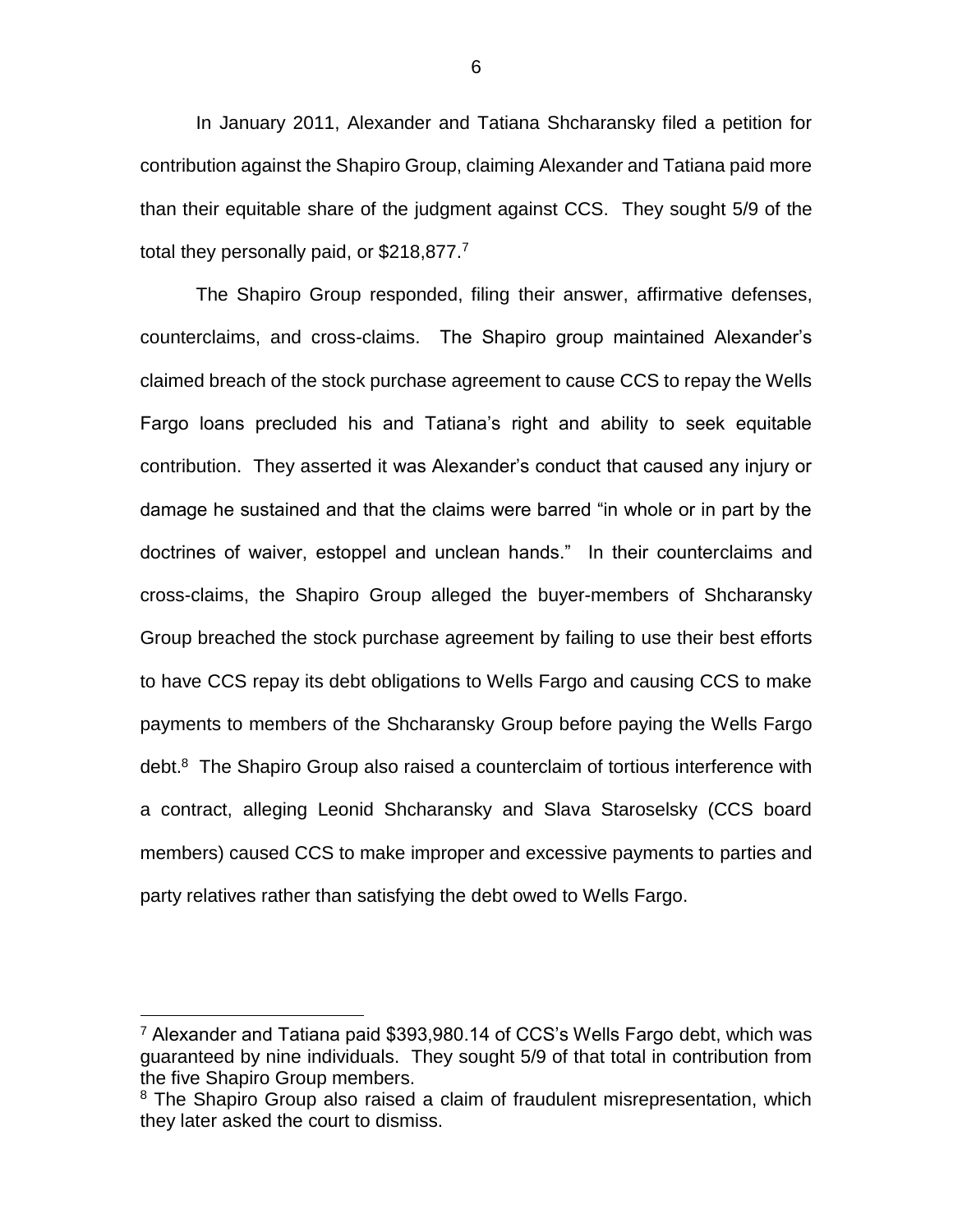In May 2012, the Shapiro Group moved for partial summary judgment. They asserted there was no genuine issue of material fact pertaining to either Alexander and Tatiana Shcharansky's contribution claim or the Shapiro Group's breach-ofcontract counterclaim. The Shapiro Group claimed Alexander and Tatiana Shcharansky's claim for contribution failed as a matter of law because the money Alexander and Tatiana used to pay CCS's debt was not their own money. Additionally, the Shapiro Group argued the undisputed facts showed Alexander, as president of CCS, had chosen to use CCS's money to repay loans to the company from family and other members of the Shcharansky Group rather than using those company funds in payment of the Wells Fargo debt. The Shapiro Group maintained this was a clear breach of the stock purchase agreement. Alexander and Tatiana Shcharansky resisted, arguing their contribution claim was not precluded because they used funds that were loaned to them in order to pay the Wells Fargo debt. They maintained the Shapiro group had received a benefit when the Wells Fargo debt was paid off since the members of the Shapiro Group had personally guaranteed the loan, and they asserted CCS had been unable to pay the loan.

In August, the district court granted the Shapiro Group's motion for partial summary judgment. The court ruled that Alexander and Tatiana Shcharansky did not use their own money in paying CCS's debt to Wells Fargo; "[i]nstead, Alex and Tatiana were mere conduits for their parents' money that was transferred to them specifically for the purpose of paying" the obligation. The court determined this precluded their claim for contribution from the Shapiro group. Additionally, the court concluded "that the Shapiro Group established its breach of contract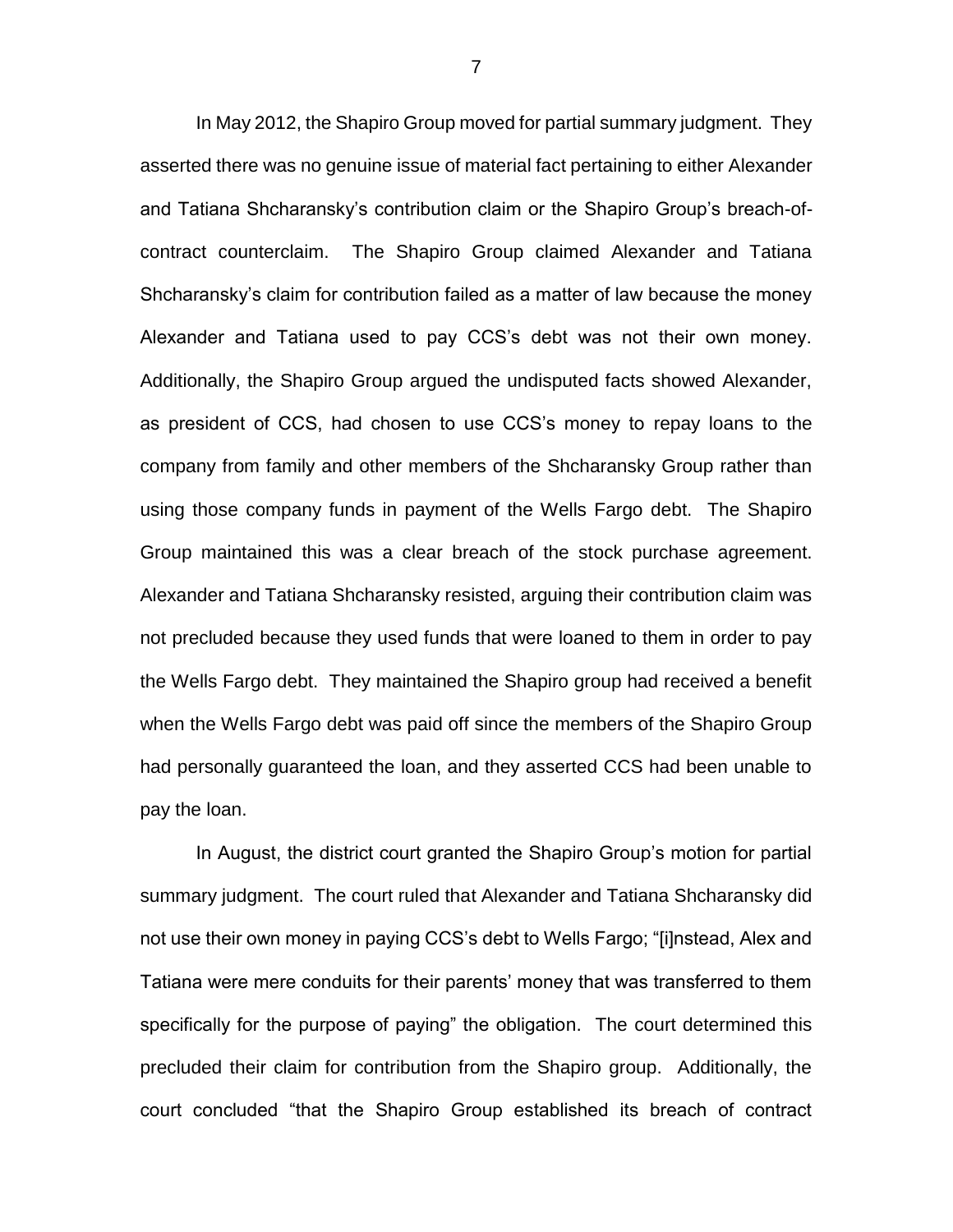counterclaim as a matter of law." It concluded the buyers' covenant of the stock purchase agreement "clearly and unambiguously provides both a requirement of best efforts *and* that prior to the payment of any existing or new debt obligations payable by [CCS] to any buyer or buyer's immediate relative." Noting the undisputed facts that before the Wells Fargo debt was discharged in December 2010 (with non-CCS funds), CCS paid \$90,000 on a loan obligation to an entity owned by three members of the Shcharansky Group, \$172,000 to Leonid Shcharansky, \$95,000 to Alexander Shcharansky, and \$25,000 to Tatiana Shcharansky, the court concluded the buyer-members of the Shcharansky Group breached the stock purchase agreement.

The Shcharanskys appealed. In *Shcharansky v. Shapiro*, No. 13-0151, 2013 WL 6116883 (Iowa Ct. App. Nov. 20, 2013), this court reversed the ruling that Alexander and Tatiana Shcharansky were not entitled to contribution as a matter of law, ruling there were genuine issues of material fact that must be decided by a fact finder, including whether members of the Shapiro Group were co-guarantors and whether the funds Alexander and Tatiana used to discharge CCS's Wells Fargo debt were loans or gifts. Additionally, the court ruled, "In light of our determination that genuine issues of material fact exist on the Shcharansky Group's contribution claim, it necessarily follows that the Shapiro Group is unable to establish a breach of contract claim predicated on damages stemming from the contribution claim at the summary judgment stage." *Shcharansky*, 2013 WL 6116883. The case was remanded to the district court for further proceedings. *Id.*

Back at the district court on remand, the Shapiro Group requested leave to file a third-party claim against CCS for reimbursement, asserting that if the Shapiro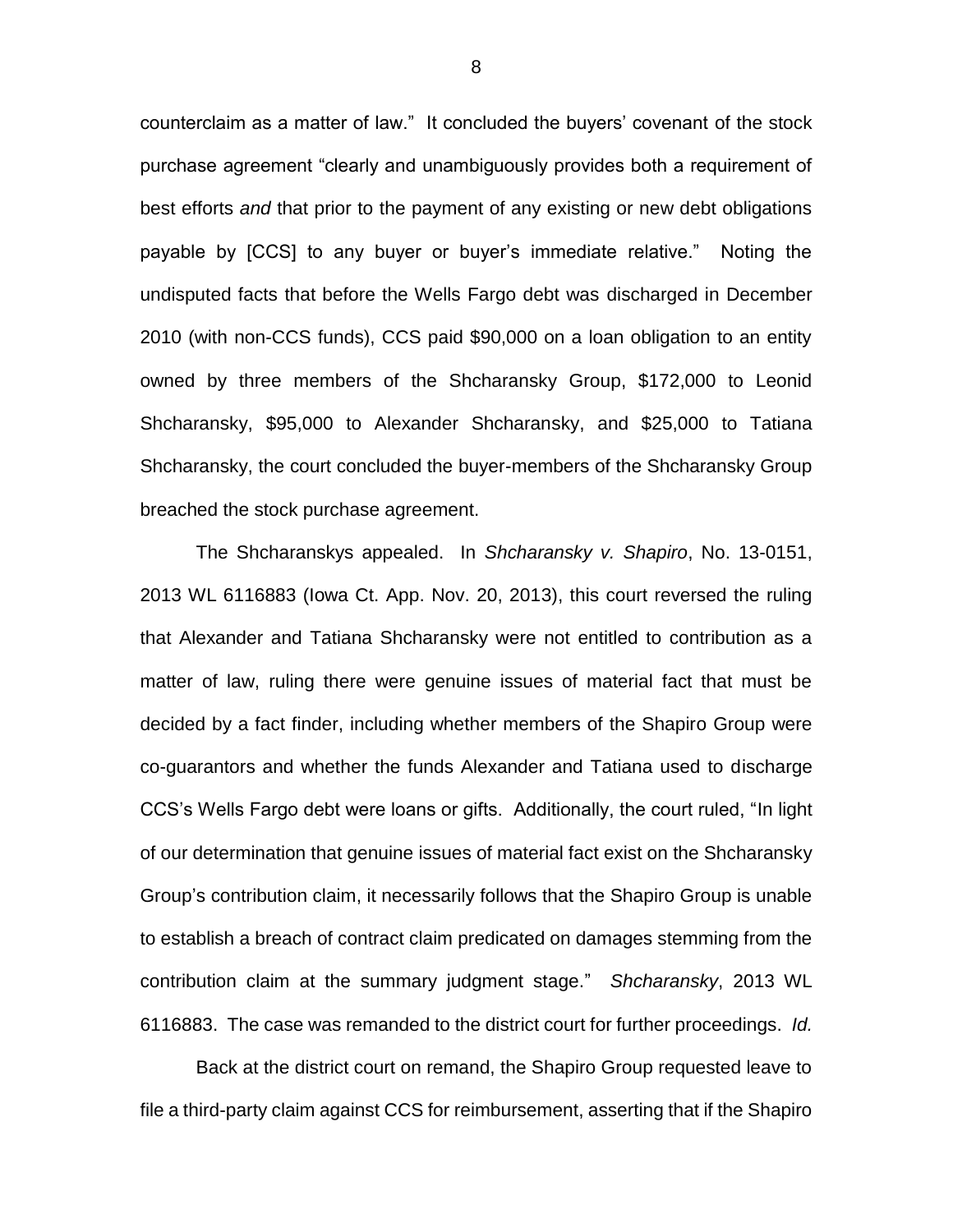Group was found liable to the Alexander and Tatiana Shcharansky for contribution, the Shapiro Group had a claim for reimbursement from CCS. The district court granted the motion.

The court bifurcated Alexander and Tatiana Shcharansky's claim for contribution from the Shapiro Group's counterclaim, cross-claim, and third-party claim, noting the second part of the trial would be unnecessary if Alexander and Tatiana could not prove their right to contribution from the Shapiro Group.

The first part of the bifurcated proceedings was tried to the bench in December 2015. In its written ruling, the court found "the evidence clearly demonstrated that [Alexander's and Tatiana's] parents actually made the payments to Wells Fargo and that the monies simply passed through [Alexander's and Tatiana's] bank accounts on their way to Wells Fargo." Finding the money given to Alexander and Tatiana by their parents were not loans with any legal obligations to return the money, the court ruled the Alexander and Tatiana's claim for contribution was not yet ripe, as they had not personally made more than their share of repayment on CCS's Wells Fargo loan. Based on this ruling, the court dismissed as moot the Shapiro Group's counterclaims, cross-claims, and thirdparty claims. The Shcharanskys again appealed.

In *Sharansky v. Komm*, No. 16-1265, 2017 WL 2875690, at \*5 (Iowa Ct. App. July 6, 2017), this court affirmed the district court ruling, stating, "Although the money used to discharge the joint debt came from [Alexander's and Tatiana's] accounts, they have been unable to establish that they personally were forced to bear more than their just share of the debt. Thus, we affirm the district court's dismissal of their action for contribution."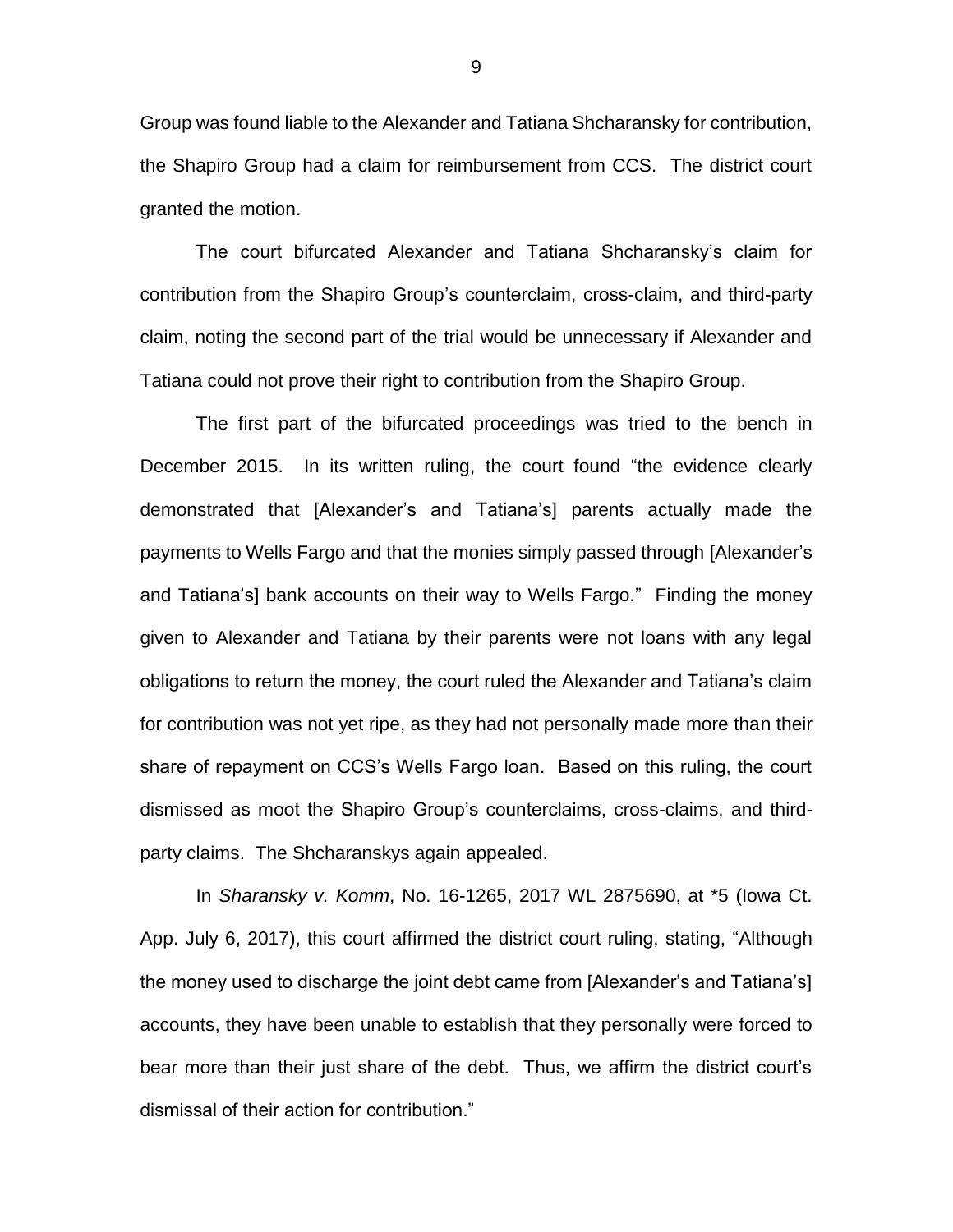The Shcharanskys sought further review, which our supreme court granted.

In *Shcharansky v. Shapiro*, 905 N.W.2d 579, 580 (Iowa 2017), the supreme court

vacated the 2017 court of appeals ruling and reversed the judgment of the district

court. The court decided that the sources of the funds used to pay the underlying

debt were inapposite, noting "there is no evidence supporting the conclusion that

the transfer of funds from the parents to [Alexander and Tatiana] was artificial or

the subject of a scheme to defraud the Shapiro Group." *Shcharansky*, 905 N.W.2d

at 588. The court remanded the case to the district court, instructing:

While the issues were bifurcated for purposes of separate trials, the claims, counterclaims, and cross-claims remain part of a single court case. Further, the counterclaims, cross-claims, and third-party claims of the Shapiro Group appear to be intertwined with the Shcharanskys' contribution claim. The Shapiro Group may be entitled to recover on their theories against various cross and thirdparty defendants only to the extent that it is liable to the Shcharanskys for contribution.

We therefore hold only that the Shcharanskys are entitled to contribution from the Shapiro Group on the undisputed facts of this case. We remand the case to the district court for further proceedings on the Shapiro Group's claims against the Shcharanskys.

*Id.* 

Before the district court for the third time, on October 22, 2018, Shapiro Group filed a motion asking the court to establish the scope of the trial. The Shapiro Group argued the supreme court's 2017 decision in favor of Alexander and Tatiana Shcharansky's contribution claim did not consider or rule upon the Shapiro Group's affirmative defenses to the claim, leaving those issues for the jury to decide in the upcoming trial.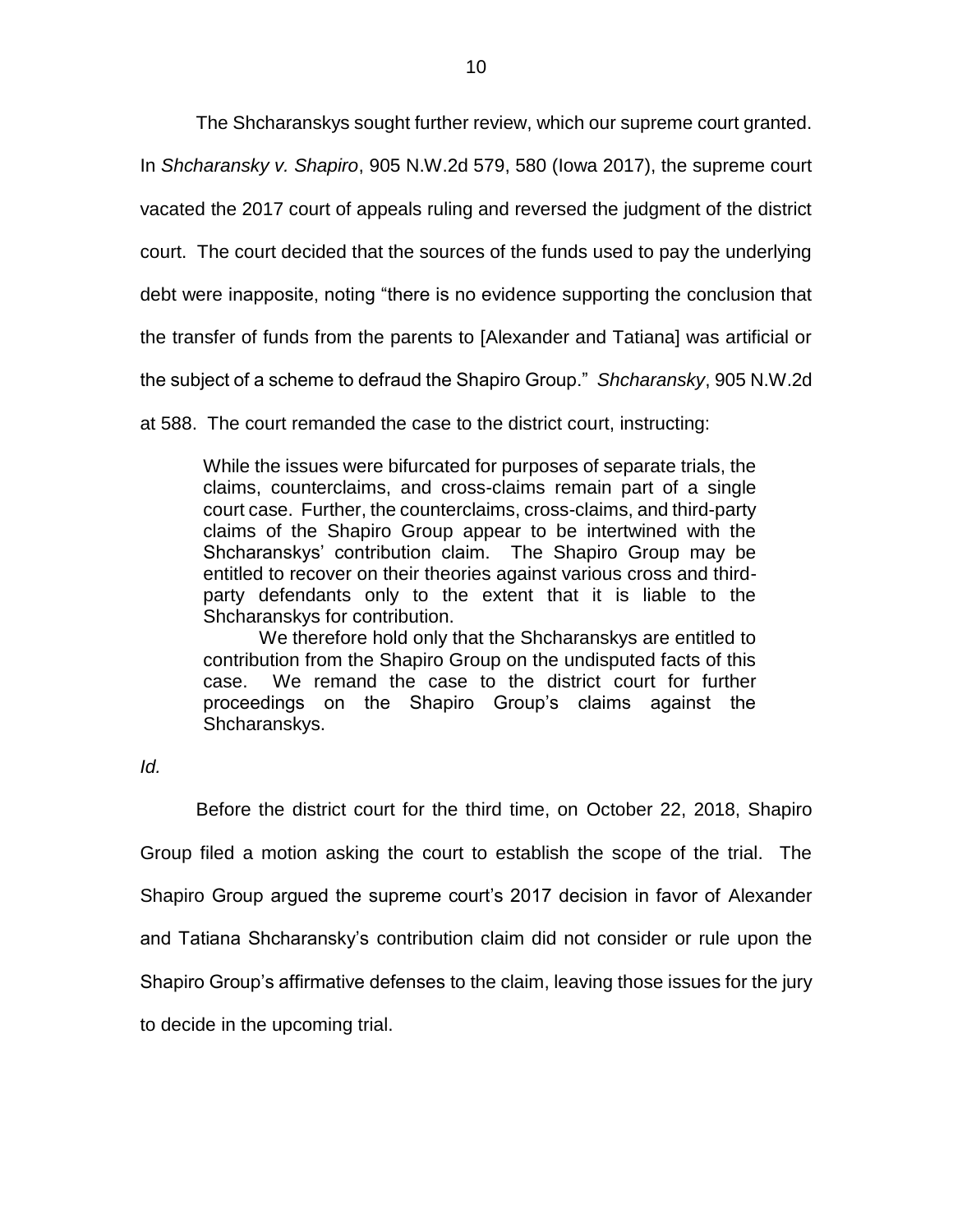In a written ruling, the district court concluded the Shapiro Group's affirmative defenses to the contribution claim were no longer viable. Focusing on the supreme court's "instructions on remand," the district court ruled:

The supreme court stated that "the Shcharanskys are entitled to contribution from the Shapiro Group on the undisputed facts of this case" and that it is to conduct further proceedings "on Shapiro-Group's claims against the Shcharanskys." The court does not state that the district court should conduct proceedings on whether the Shcharanskys may prevail in light of the affirmative defenses to the claim for contribution. It is the duty of this court to honor and respect the ruling and mandate by the appellate court in this case. As such, because the supreme court's ruling does not address the affirmative defenses to the contribution claim, this court must follow the direction of the supreme court and address only the Shapiro Group's claims against the Shcharanskys.

Deciding Alexander and Tatiana Shcharansky had already won their contribution

claim, the district court limited the scope of the trial to the Shapiro Groups' claim

of breach of contract against the buyer-members of the Shcharansky Group

(Alexander and Boris Shcharansky and Zoya Staroselsky), tortious interference

with a contract against Leonid Shcharansky and Slava Staroselsky of the

Shcharansky Group, and their cross-claim for reimbursement from CCS.

A multiple-day jury trial began on October 29, 2018. At the parties'

agreement, the court gave the jury a preliminary instruction before trial began that

summarized the case. It said:

This is a lawsuit about a business contract. On one side of the dispute are members of a group called the Shapiro Group. . . . On the other side of the dispute are members of a group called the Shcharansky Group. . . .

A number of years ago members of both groups co-owned a company called Continuous Control Solutions, LLC, which we will call "CCS" in this trial. Members of the Shapiro Group had majority control of CCS. CCS borrowed \$900,000 from Wells Fargo Bank. Members of both the Shapiro Group and the Shcharansky Group personally guaranteed that CCS would pay the debt to Wells Fargo.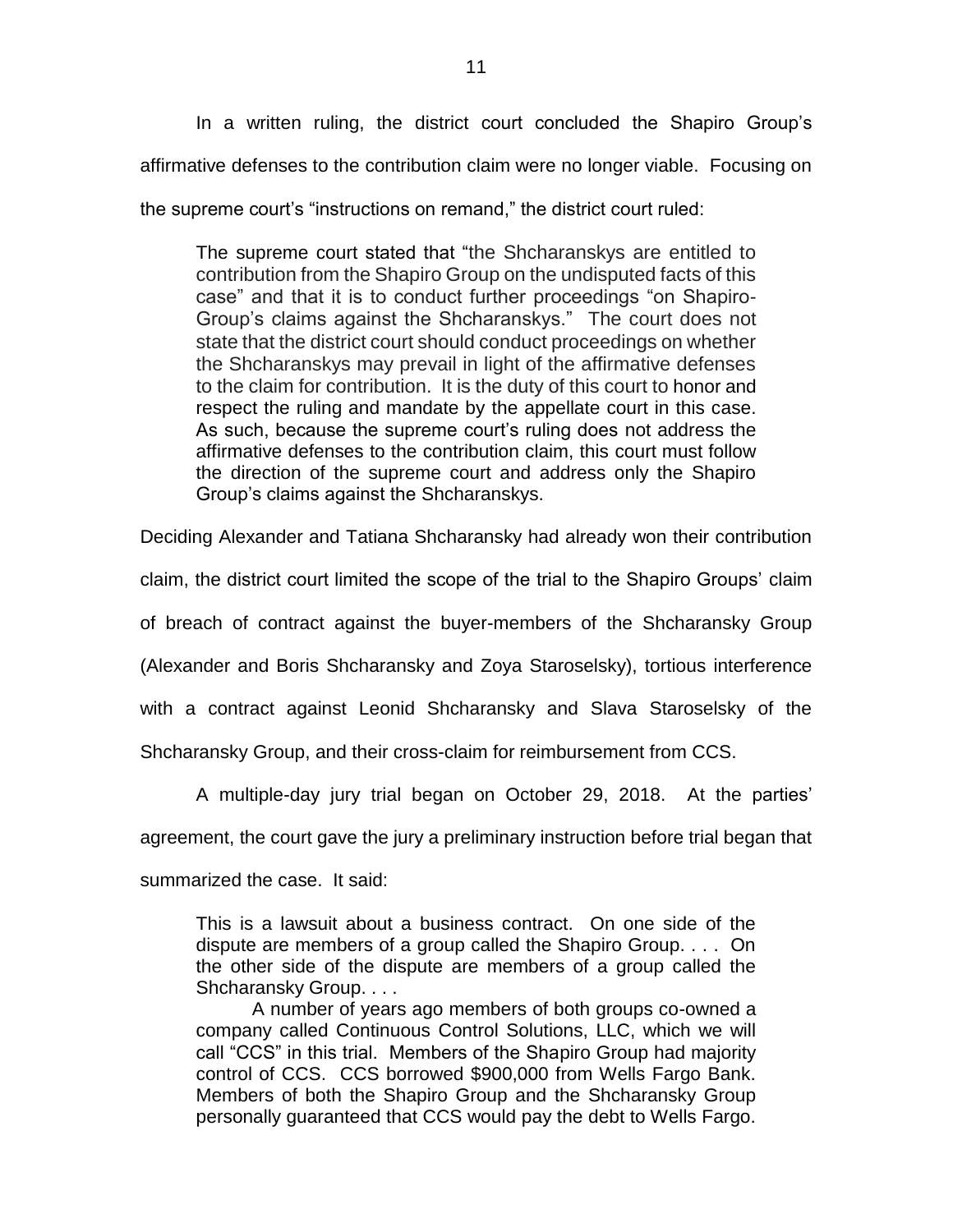In 2007, a dispute developed between the Shapiro Group and the Shcharansky Group concerning the financial difficulites of CCS.

At this time the Shapiro Group transferred its shares of the CCS stock to three members of the Shcharansky Group, Alexander Shcharansky, Boris Shcharansky, and Zoya Staroselsky. That transfer is called the Stock Purchase Agreement. This is the business contract at issue in this lawsuit. The Stock Purchase Agreement had a clause in it called the "best efforts" clause. Under that clause, Alexander Shcharansky, Boris Shcharansky, and Zoya Staroselsky, the "Buyers," promised to cause CCS to use best efforts to, and prior to the payment of any existing or new debt obligations payable by [CCS] to any Buyer or any Buyer's immediate relative or any entity affiliated with any Buyer or any Buyer's immediate relative, satisfy and repay in full all debt obligations of [CCS] owed to Wells Fargo Bank.

When CCS could not pay the debt to Wells Fargo, Wells Fargo sued all of the members of the Shapiro Group and the Shcharansky Group who gave personal guarantees that they would pay the debt. Alexander Shcharansky then entered into an agreement with Wells Fargo to give CCS additional time to pay the debt. In 2010, after CCS had paid over half of the Wells Fargo debt, Alexander Shcharansky and his wife Tatiana Shcharansky repaid all of the remaining outstanding debt themselves. They then filed this lawsuit to have the members of the Shapiro Group reimburse them for their proportional shares of those payments. This court has already determined that Alexander and Tatiana are entitled to contribution from the members of the Shapiro Group, meaning that their claim for reimbursement has been established.

Now, the members of the Shapiro Group claim that they are entitled to damages for breach of the "best efforts" clause. First, they allege that Alexander, Boris, and Zoya breached that clause. Second, they allege that two other members of the Shcharansky Group, Leonid Shcharansky and Slava Staroselsky, intentionally interfered with the performance of the "best efforts" clause. Third, they allege that CCS is obligated to reimburse them for any amounts for which they must reimburse Alexander and Tatiana. Your job will be to decide those claims.

Little evidence was in dispute at trial. Alexander Shcharansky, the president of

CCS and one of the buyers, agreed that CCS paid back loans from Shcharansky

Group members and their families before paying the Wells Fargo debt. The

amount paid back was in excess of \$380,000. This occurred before Alexander

and Tatiana Shcharansky personally paid approximately \$394,000 of CCS's debt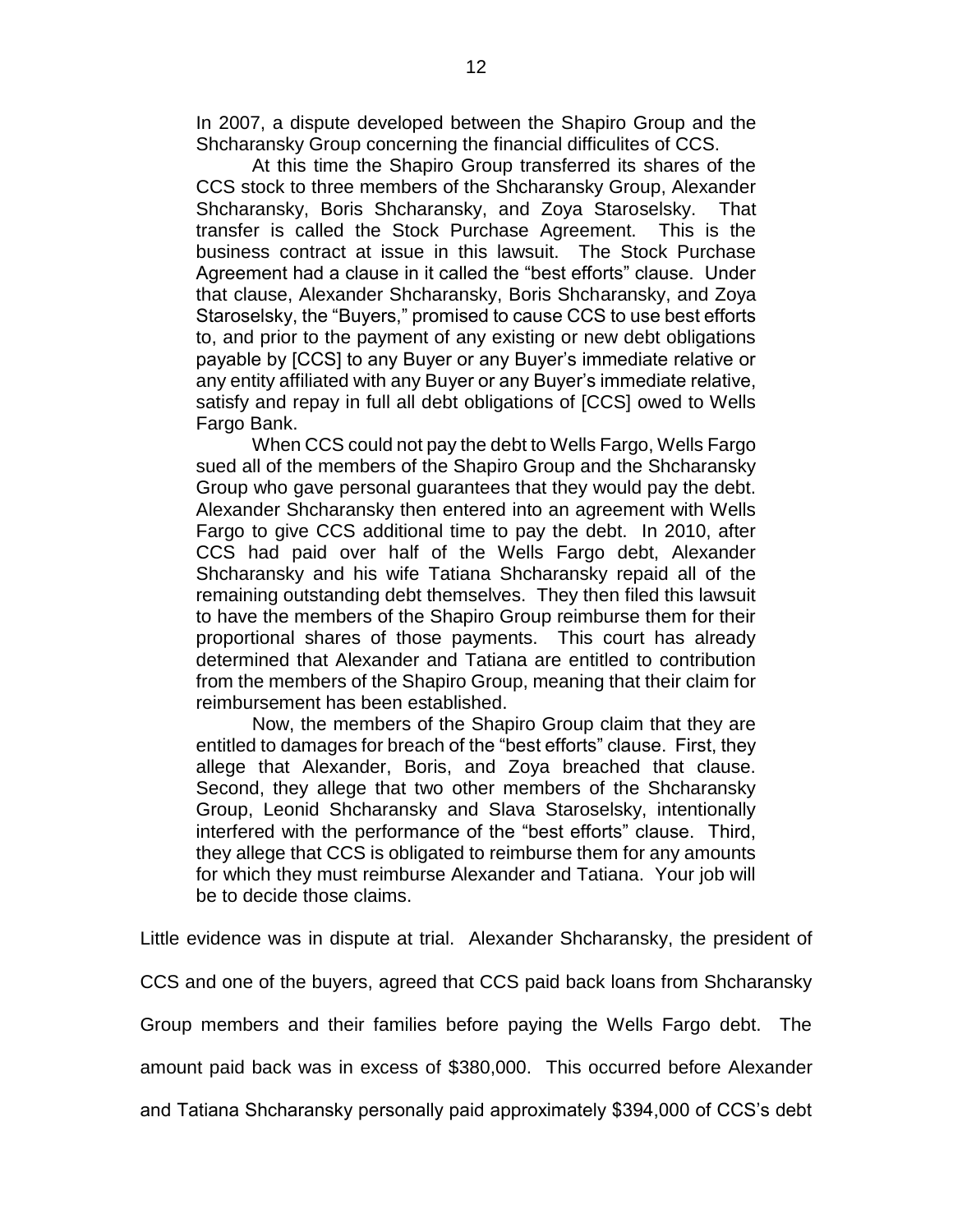to Wells Fargo. Each side had an expert testify—an accountant who had reviewed CCS's financials. Each was asked about various payments CCS made to members of the Shcharansky Group and their opinion of the financial health or capacity of the company.

In closing, the two sides focused on the meaning of the "best efforts" language in the buyers' covenants of the stock purchase agreement. The Shapiro Group urged the jury to conclude that the contract imposed two separate obligations on the buyers—to cause CCS to use its best efforts to repay the Wells Fargo debt and to not make any payments "to any Buyer or any Buyer's immediate relative or any entity affiliated with any Buyer or any Buyer's immediate relative" before the Wells Fargo debt was paid off. The Shapiro Group maintained that it was not contesting CCS's need to take loans from Shcharasnky Group members to "keep the doors open"—they were arguing the choice to pay back those loans before or instead of paying off the Wells Fargo debt breached the contract. In contrast, the Shcharansky Group urged the jurors to conclude the relevant language of the stock purchase agreement created only one obligation: that the buyers use their best efforts to have CCS repay the Wells Fargo debt prior to paying debts to related parties. Additionally, the Shcharansky Group urged that even if their reading of the contract was wrong—even if it imposed two obligations—that the Shapiro Group had failed to show a link between the buyers' breach and the remaining Wells Fargo debt that Tatiana and Alexander paid (as opposed to CCS).

With the verdict form, the jury was asked if the Shapiro Group proved Alexander or Boris Shcharansky or Zoya Staroselsky breached the stock purchase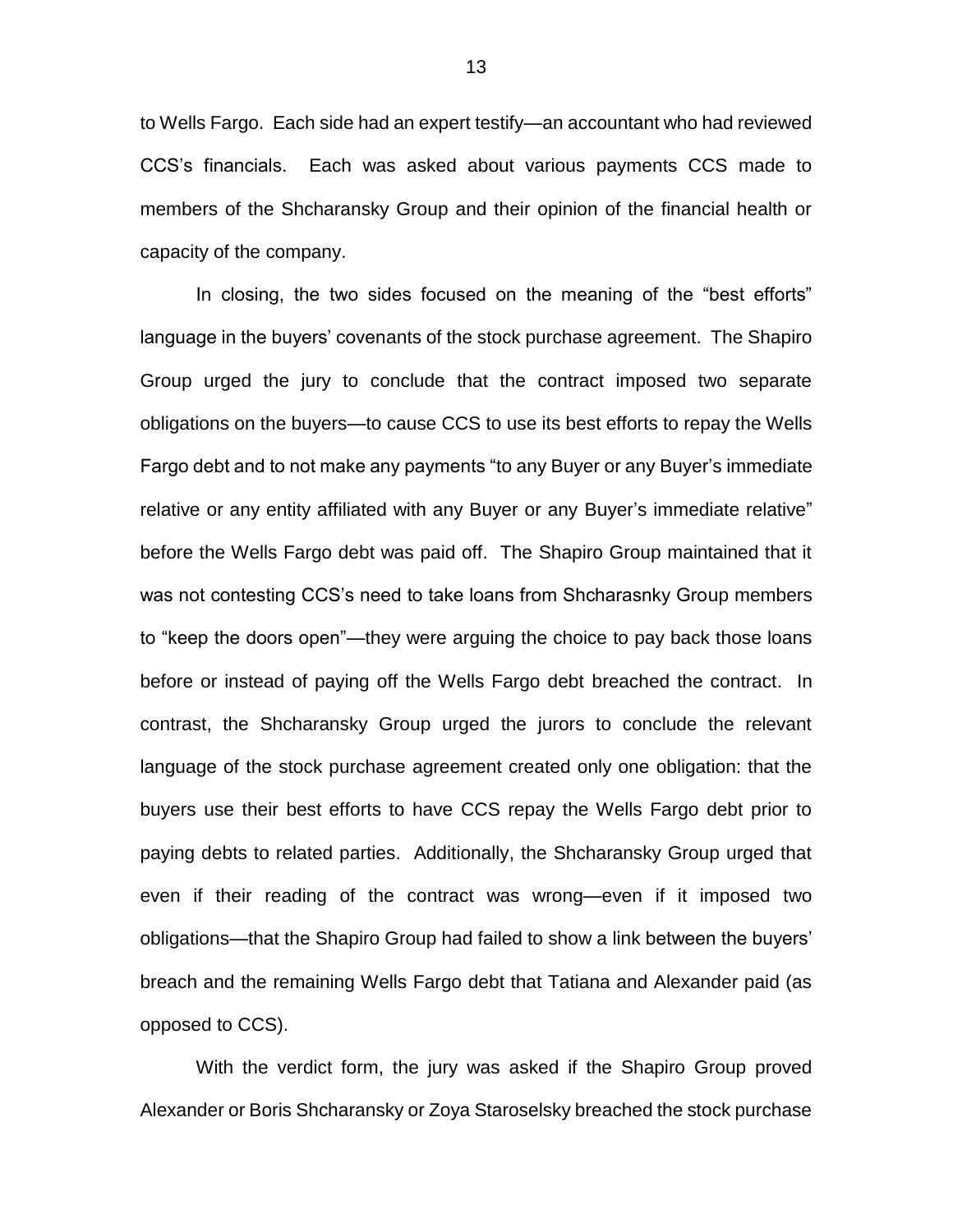agreement; the jury marked "no" as to each of the three. The jury was asked whether the Shapiro Group proved either Leonid Shcharansky or Slava Staroselsky intentionally interfered with the "best efforts" clause of the stock purchase agreement, and the jury answered "no" to each. As directed, because the jury answered "no" to the first five questions, it did not answer question 6—the amount of damages incurred by the Shapiro Group as a result of any of the preceding. In question 7, the jury was asked whether the Shapiro Group proved they were entitled to reimbursement from CCS for the amounts they were compelled to pay on the Wells Fargo debt, and the jury marked "no." In question 8, the jury wrote "0" on the line for the amount of damages proved.

A few days later, Alexander and Tatiana Shcharansky moved the court to enter judgment and asked the court to order "interest at the statutory rate from the filing of the [contribution] claim on January 10, 2011." The Shcharansky Group also asked the court to enter judgment in their favor on the Shapiro Group's claims and to order the Shapiro Group to pay costs.

The Shapiro Group filed a motion for JNOV or, in the alternative, requested a new trial on both the breach-of-contract and the reimbursement claim pursuant to Iowa Rule of Civil Procedure 1.1004(6). The Shcharansky Group resisted.

In one written ruling, the court denied the Shapiro Group's motions for JNOV and new trial. Additionally, the court denied Alexander and Tatiana Shcharansky's request for prejudgment interest, concluding they were not entitled to it on their contribution claim "[b]ased upon the plain language of Iowa Code [section] 625.21."

The court later entered a final judgment order, entering judgment in favor of Alexander Shcharansky in the amount of \$8446.90 against each of the Shapiro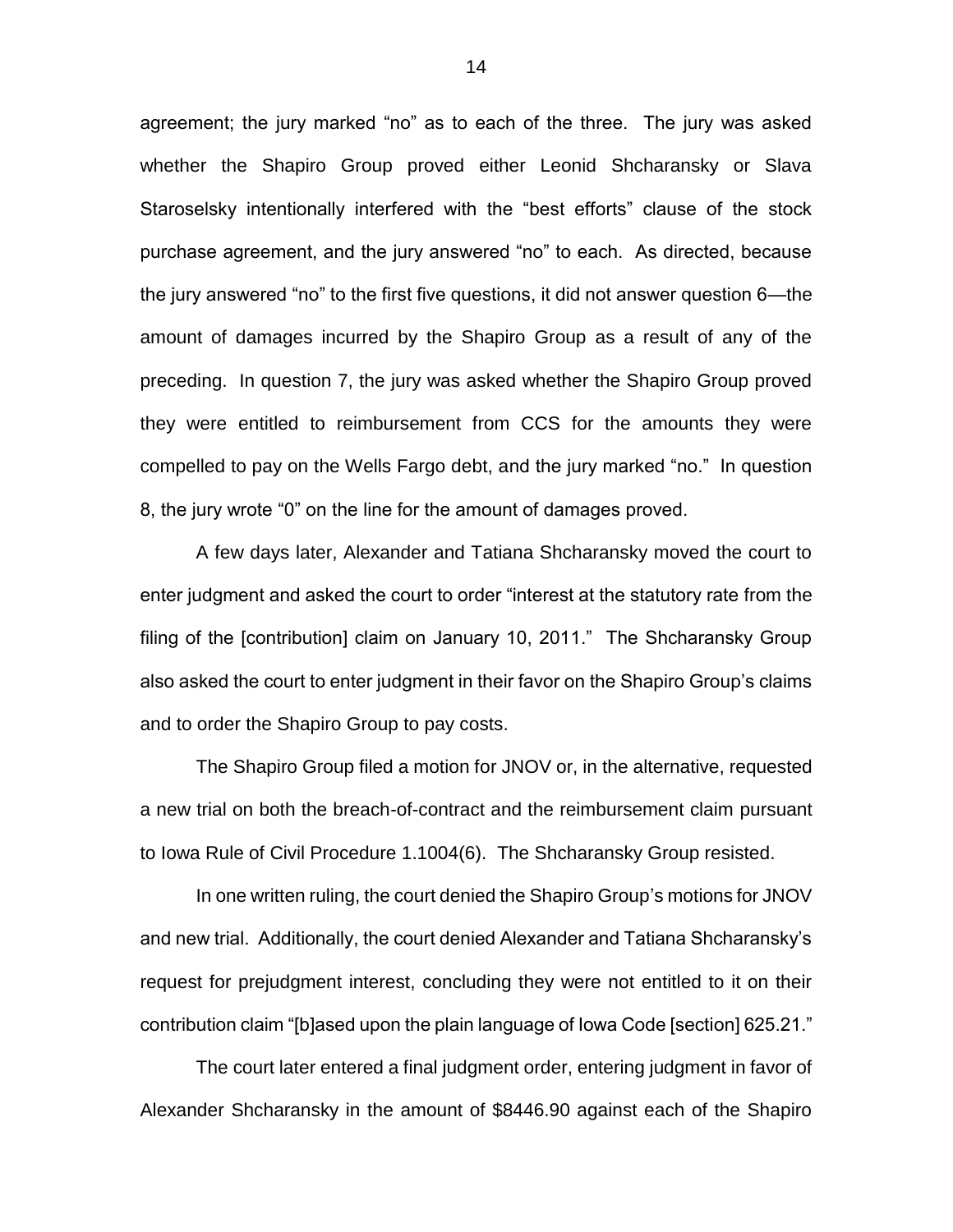Group members and judgment in favor of Tatiana Shcharansky in the amount of \$35,328.69 against each of the Shapiro Group members.

The Shapiro Group appeals,<sup>9</sup> and Alexander and Tatiana Shcharansky cross-appeal.

#### **II. Discussion.**

 $\overline{a}$ 

### **A. Breach-of-Contract Claim.**

The Shapiro Group urges that the buyers' covenant of the stock purchase agreement is unambiguous and allows for only one reasonable interpretation that the contract required the buyers (1) to cause CCS to use its best efforts to repay the Wells Fargo debt and (2) to not make any payments "to any Buyer or any Buyer's immediate relative or any entity affiliated with any Buyer or any Buyer's immediate relative" before the Wells Fargo debt was paid off. The Shapiro Group maintains the court should have interpreted the relevant language of the stock purchase agreement rather than allowing the jury to do so. And, because it is undisputed that the buyers caused CCS to pay back the buyers and their families before paying off the Wells Fargo debt, the Shapiro Group argues the court should have determined as a matter of law that the buyers breached the stock purchase agreement and entered judgment in favor of the Shapiro Group.

They purportedly moved for directed verdict, JNOV, and new trial under this theory and urge us to consider and reverse each of the district court's rulings.

**1. Motions for Directed Verdict and JNOV.** The Shapiro Group argues the district court erred in denying their motions for directed verdict and for JNOV

<sup>&</sup>lt;sup>9</sup> On appeal, the Shapiro Group has not raised any issues regarding the tortiousinterference claim against Leonid Shcharansky and Slava Staroselsky.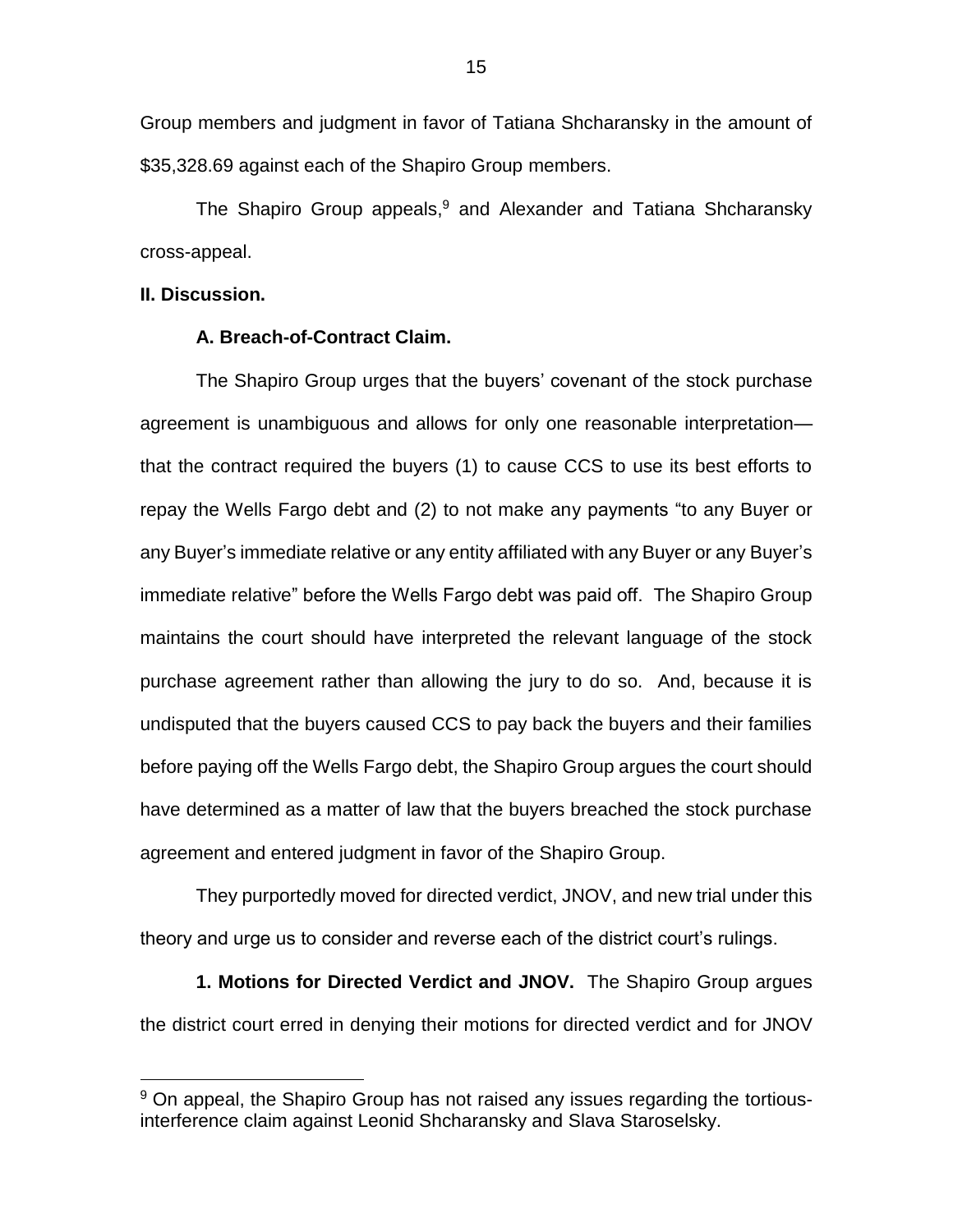on the breach-of-contract claim. While the Shcharansky Group does not challenge error preservation, we conclude this issue has not been preserved for our review. "On appeal, an appellate court's review is limited to those grounds raised in the defendant's motion for a directed verdict." *Royal Indem. Co. v. Factory Mut. Ins. Co.*, 786 N.W.2d 839, 844 (Iowa 2010). "A motion for judgment notwithstanding the verdict must stand on grounds raised in the directed verdict motion." *Id.* at 845. And "[e]rror must be raised with some specificity in a directed verdict motion." *Id.* 

When the Shapiro Group moved for directed verdict on the breach-ofcontract claim, they stated, "Just for the reasons that I previously stated we believe that all elements of breach of contract and [tortious] interference have been—have been developed as a matter of law." It is unclear what "reasons previously stated" the Shapiro Group referred to.<sup>10</sup> Their statements immediately before—in response to the Shcharansky Group's motion for directed verdict—were arguments that the breach-of-contract claim was not foreclosed by the Iowa Supreme Court's 2017 ruling. In their pretrial brief, filed approximately ten days before they moved for directed verdict, the Shapiro Group alluded to their understanding of the meaning of the stock purchase agreement, claiming, "In the Stock Purchase Agreement, Alexander Shcharansky promised to cause CCS to use its best efforts to repay the Wells Fargo loans in full, and to do so prior to the repayment of any existing or new debt obligation to any buyer or any buyer's

 $\overline{a}$ 

<sup>&</sup>lt;sup>10</sup> In their later motion for JNOV, the Shapiro Group claimed that in making their motion for directed verdict, they "further relied upon the arguments and authorities provided to the Court in its Scope of Trial submission and Trial Brief." We assume their reliance on "reasons previously stated" is a request to incorporate arguments in prior filings, but the content was not clear at the time of the motion for directed verdict.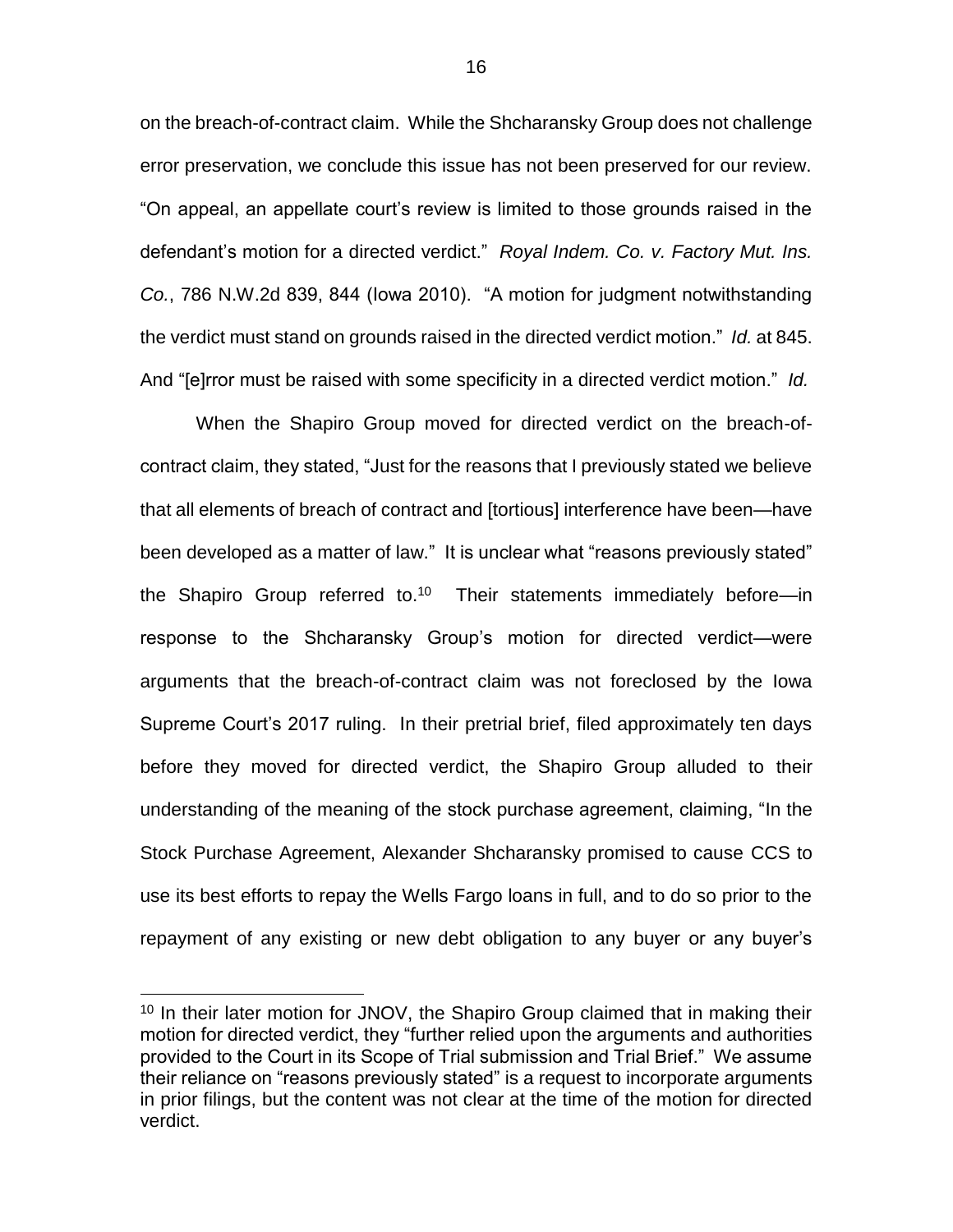relatives or affiliated entities." This is not enough to preserve this issue for our review. Especially as it is not clear the trial court understood the Shapiro Group's reference; it did not rule on the motion for directed verdict with any specificity, stating only, "And again, [the court] believe[s] that there are sufficient matters in dispute taking the reasonable inferences for the nonmoving party, in this case the Shcharansky Group. There are sufficient—there is sufficient evidence that a reasonable jury could find on those matters and the Court would as a result deny the Shapiro Group's motion for directed verdict."

**2. Motion for New Trial.** The Shapiro Group raised the same argument in their motion for new trial, claiming the jury's verdict "is not sustained by sufficient evidence, or is contrary to the law." Iowa R. Civ. P. 1.1004(6). "We review the denial of a motion for new trial based on the grounds asserted in the motion." *Fry v. Blauvelt*, 818 N.W.2d 123, 128 (Iowa 2012) (citation omitted). We review motions based on rule 1.1004(6) for errors at law. *See id.* 

Assuming without deciding that the stock purchase agreement is unambiguous and permits only the Shapiro Group's interpretation, they established the buyers breached the contract by causing CCS to make payments to themselves and family members before CCS's Wells Fargo debt was paid off. But in viewing the evidence in the light most favorable to the Shcharansky Group, the Shapiro Group did not prove damages related to that breach. *See, e.g.*, *Molo Oil Co. v. River City Ford Truck Sales, Inc.*, 578 N.W.2d 222, 224 (Iowa 1998) (providing as an element of breach of contract that the complaining party must prove "that plaintiff has suffered damages as a result of the breach"); *see also Estate v. Pearson ex rel. Latta v Interstate Power and Light Co.*, 700 N.W.2d 333,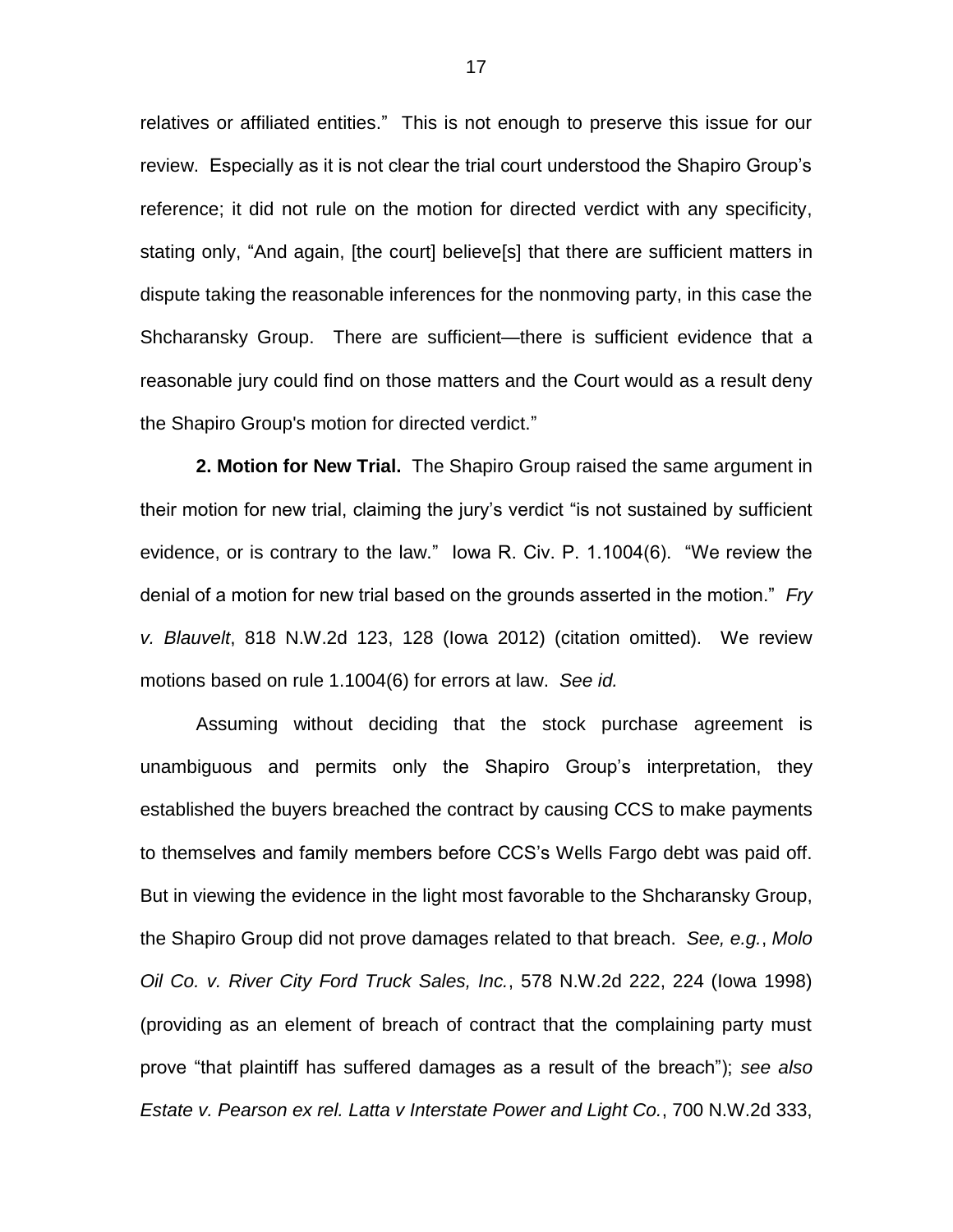345 (Iowa 2005) ("In reviewing the motion for new trial, '[w]e view the evidence in the light most favorable to the verdict and need only consider the evidence favorable to [the verdict] whether it is contradicted or not.'" (alteration in original) (citation omitted)).

The evidence presented at trial could show CCS was in financial trouble and close to shuttering in 2007 when the Shapiro Group left the company in the hands of the Shcharansky Group. How the Wells Fargo debt would be handled was the key focus in negotiating the stock purchase agreement, as it was the only debt of the company the members of the two groups had individually guaranteed and Wells Fargo was allowed to pursue any and all of them if CCS failed to repay the debt.

CCS began taking and repaying short-term loans from its owners (the buyers) and members of the owners' families in order to keep the company's doors open while it obtained new contracts and waited on payment for others. These loans were only given because CCS promised to repay the money quickly—for example, before a family member incurred a penalty for taking money out of their retirement account prematurely. By taking these loans, the company was able to stay afloat and, in doing so, paid approximately \$640,000 on the Wells Fargo debt in 2009 and 2010, before Alexander and Tatiana personally repaid the remaining \$394,000 debt in the second half of 2010.

Even the Shapiro Group's expert did not unequivocally opine CCS could have paid more of the Wells Fargo debt. The expert testified that in looking at the gross revenue minus all of the expenses of CCS from November 2010 to May 2011—a period the Shapiro Group asked him to look at specifically—the company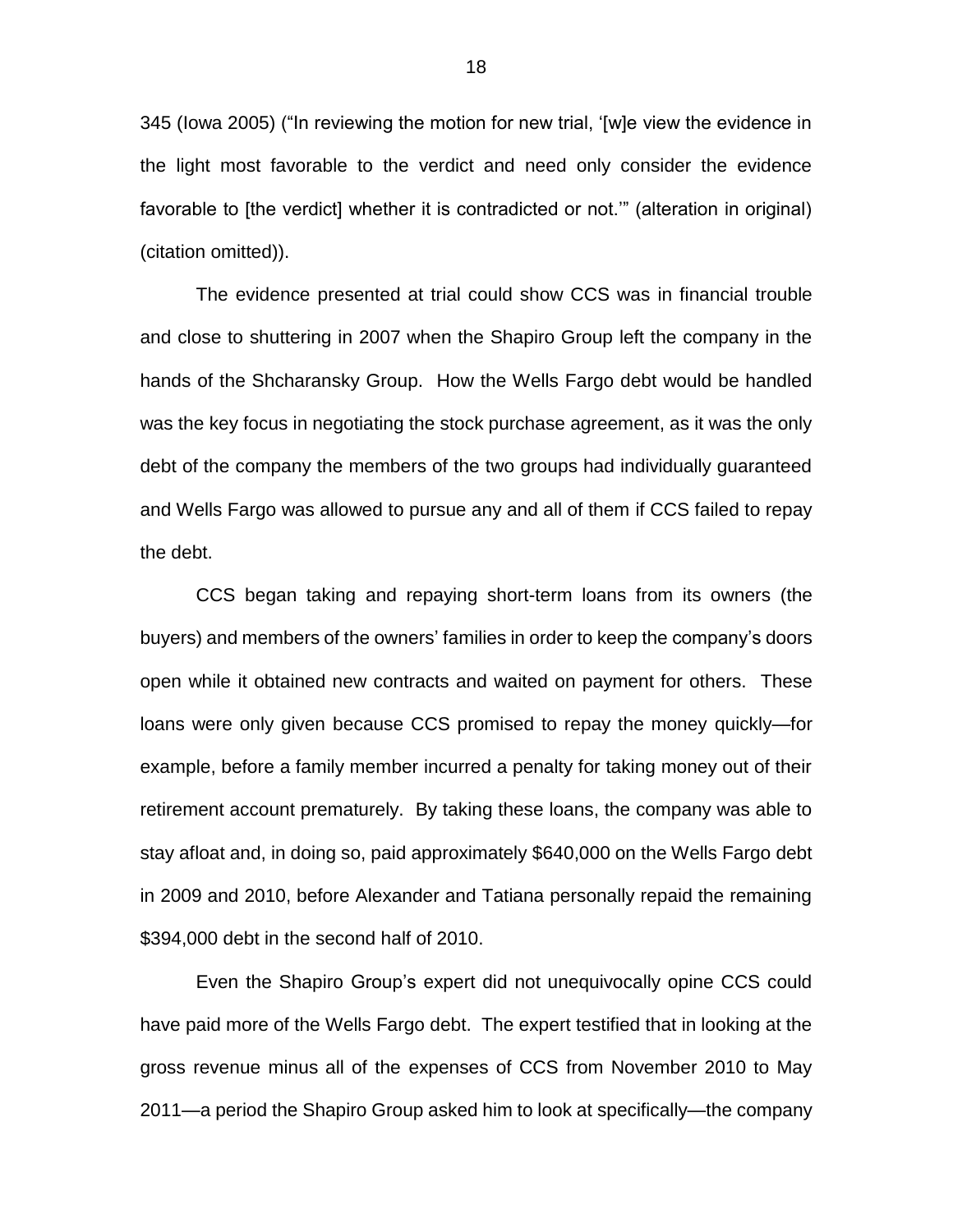had a "net income" of \$1.4 million. During direct examination, the expert was then asked, "Would the company have the net income available to make payments on that Wells Fargo debt?" He responded:

It would depend somewhat on the mix of the income and whether the receivables increase and so forth. If all that, if in a perfect world all this converted to cash and it was cash coming in the door minus the expenses going out, yes, they would have 1.[4] million dollars worth of profit.

On cross-examination, the Shapiro Group's expert agreed that showing \$1.4 million profits on the financial statements did not mean that much cash came into the business during that period. Specifically, part of the \$1.4 million net income was based on the fact that a Shcharansky-family owned company forgave \$425,000 in debt CCS owed it during that period. The expert also agreed there could be other noncash transactions affecting what he reported as the net income.

The Shcharansky Group expert testified he "reviewed party loan activities to determine whether or not any of that activity impaired the company's ability to make payments to Wells Fargo Bank." He opined a better metric to measure CCS's ability to pay more of the Wells Fargo debt was "net working capital," which he described calculating by

look[ing] at what's called current assets. And current assets are, essentially, cash and things that are expected to become cash within the next twelve months, and so you could look at that as a closer measure of a company's ability to come up with cash to make payments. And you could compare that to current liabilities and current liabilities are, essentially, obligations that are expected to come due within the next twelve months.

He further explained that "[a] company with negative net working capital, it says that they have more obligations coming due than they have resources on hand right now. And so a negative working capital balance . . . would indicate that a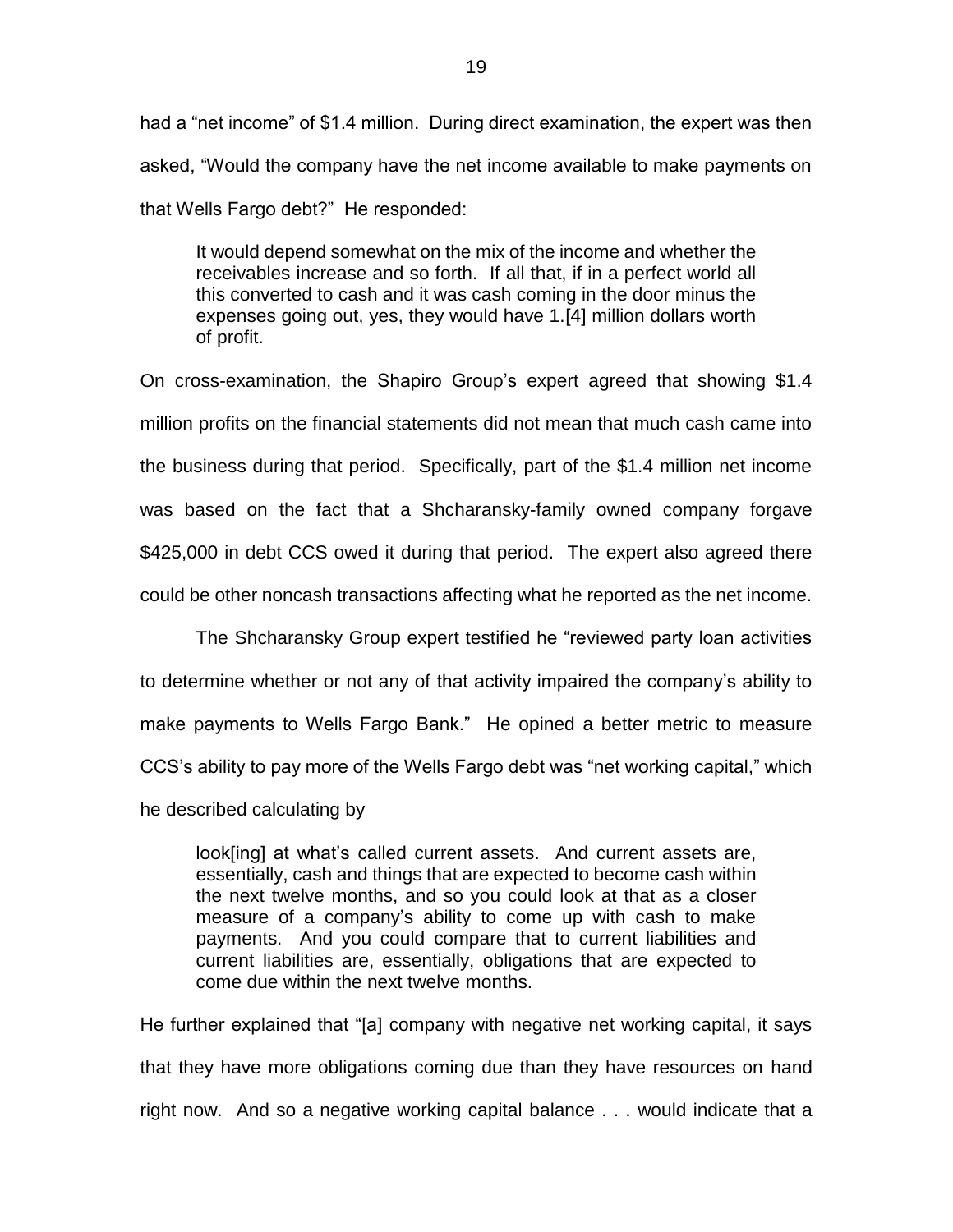company does not have the ability to make cash payments." Generally using CCS's yearly balance sheets from their tax returns, the Shcharansky Group expert indicated CCS had a negative net working capital every year between 2007 and May 2018—the last point at which the expert was asked to consider leading up to trial. He went further, opining that while he had not reviewed the balance sheet for every single day over the decade-long period, he had "a high degree of confidence that the company has just never dug themselves out of the hole they've been in since 2007, 2008." He testified that companies with cash-flow issues, like CCS, would need short-term loans in order to not go out of the business "because if you can't pay your employees and you can't pay your vendors, you just can't stay in business." When asked what would have happened to the Wells Fargo debt if CCS shuttered rather than taking short-term loans from related parties, the expert testified:

Wells Fargo would not have been paid in full, for sure. I mean, since the beginning balance sheet that we looked at earlier in this testimony, the company's net equity balance has been negative, and the company never had the ability to pay off all of its liabilities. And so the Wells Fargo debt certainly would have been unpaid at least in part at any point in time in the last decade.

. . . .

I would say the short-term loans increased the probability that Wells Fargo can be paid back. If the company had not borrowed these funds, then they could have gone out of business a long time ago. The fact that they are able to stay in business allowed the company to pay . . . over \$600,000 back to Wells Fargo. And they would not have been able to do that had the company gone bankrupt prior to 2009.

Even if we assume the buyers breached the stock purchase agreement, there is

not substantial evidence in the record to support the Shapiro Group's claimed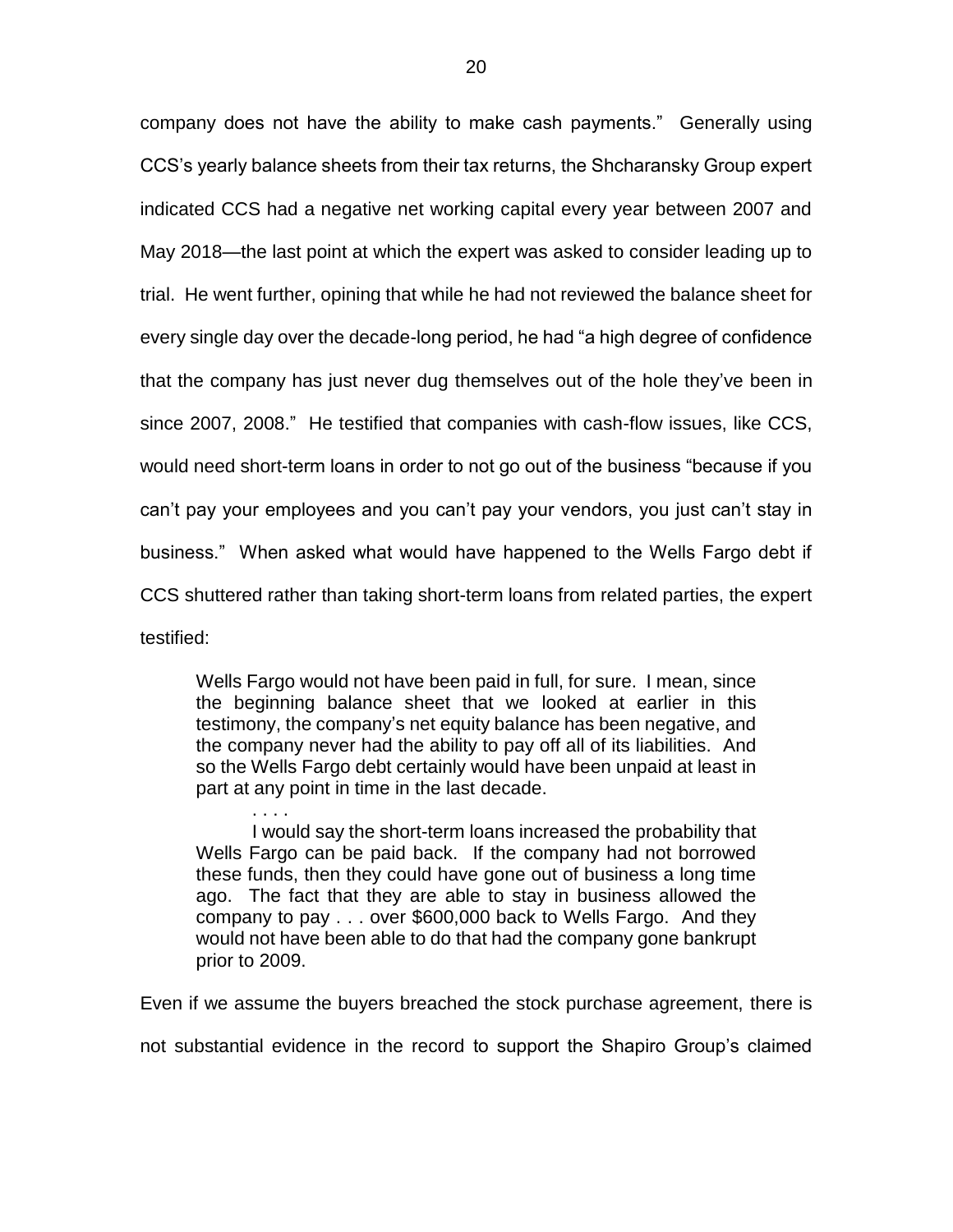damages are related to the breach. Thus, the district court did not err in denying the motion for new trial.

**B. Reimbursement Claim.** The Shapiro Group sued CCS as a third-party defendant for reimbursement of the amount of their liability for contribution. The Shapiro Group maintained that if they had to contribute to Alexander and Tatiana for the part of CCS's obligation to Wells Fargo that Alexander and Tatiana paid personally, then CCS was required to reimburse the Shapiro Group members for that amount.*See Hills Bank & Trust Co. v. Converse*, 772 N.W.2d 764, 772 (Iowa 2009) (adopting the Restatement (Third) of Suretyship and Guaranty and stating, "Under the Restatement, when a principal obligor has notice of the secondary obligation, the principal obligor has the duty to reimburse the secondary obligor to the extent the secondary obligor is called upon to perform, or if the secondary obligor settles with the obligee").

The parties agreed that in order for the Shapiro Group to be successful on their reimbursement claim against CCS, the Shapiro Group needed to prove all of the following:

1. As between CCS and the Shapiro Group, CCS was the principal obligor to Wells Fargo.

2. CCS and the Shapiro Group<sup>[11]</sup> did not make an express agreement regarding the obligations of CCS should the Shapiro Group pay or be compelled to pay the debt owed to Wells Fargo pursuant to the personal guarantees.

 $\overline{a}$ 

 $11$  We note this is not the instruction given to the jury. While discussing the jury instructions before closing arguments, the Shapiro Group asked the court to change the second element from "The parties did not make an express agreement . . ." to "CCS and the Shapiro Group did not make an express agreement . . ." for purposes of clarity. The Shcharansky Group did not resist the change, and the court agreed to do so. However, the final instructions given to the jury did not include the edit.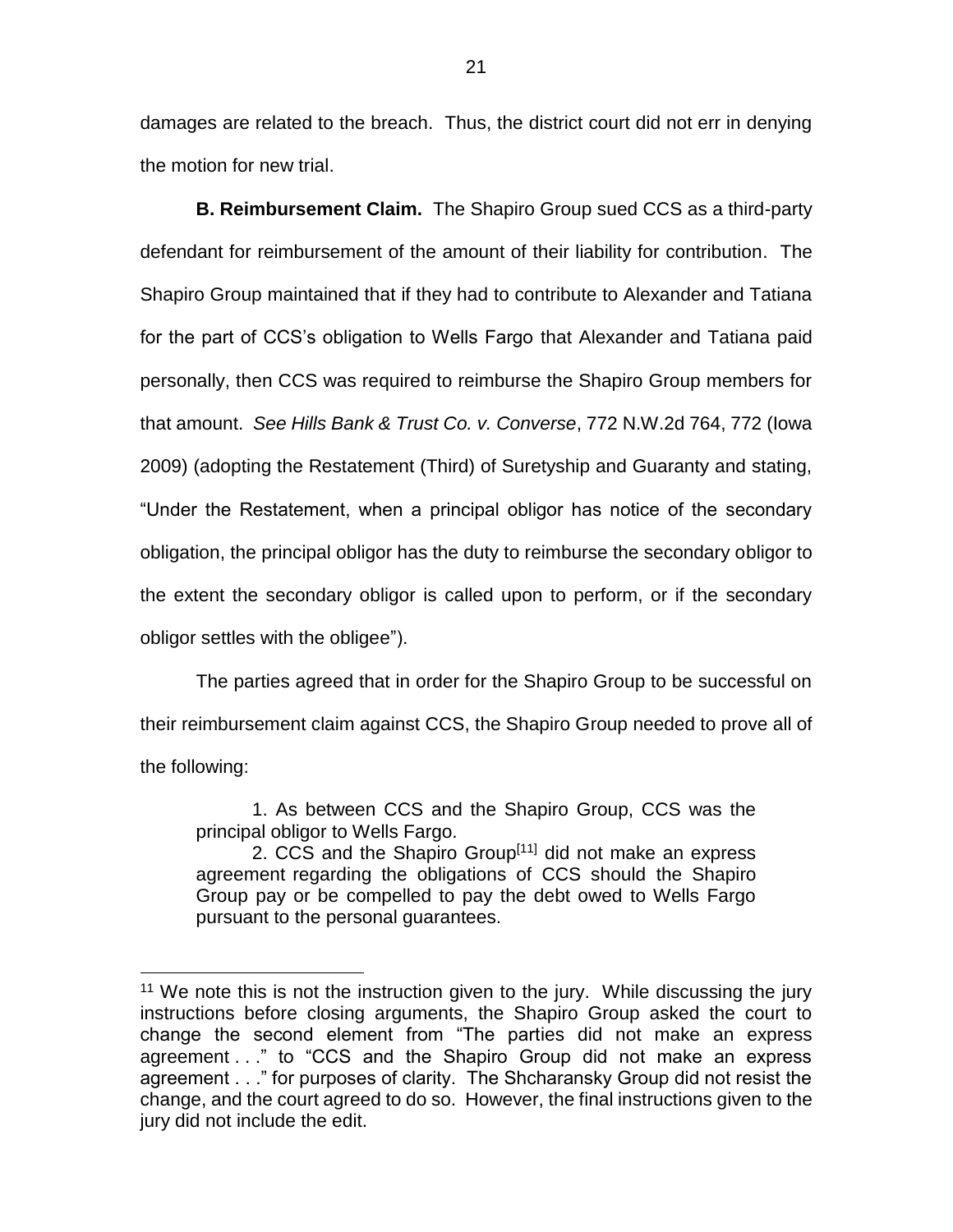3. The Shapiro Group has been ordered to make payments on the debt owed to Wells Fargo pursuant to the personal guarantees.

4. The Shapiro Group has been damaged by CCS's failure to make payments on the debt owed to Wells Fargo.

At the close of the evidence, it had been established that CCS was the primary obligor on the Wells Fargo debt while the members of the Shapiro Group were secondary obligors; Alexander and Tatiana Shcharansky had already won their contribution claim against the Shapiro Group members and the Shapiro Group would be ordered to make payments on that claim; and the Shapiro Group had been damaged by CCS's failure to pay the debt.

That left only the second element at issue. Under the Restatement (Third) of Suretyship and Guaranty, the default rule is that the primary obligor owes the secondary obligors if the secondary obligors settle the debt. *See* § 22 cmt. a (Oct. 2019 Update) ("Just as the principal obligor impliedly agrees that it will perform the underlying obligation so that the secondary obligor will not have to perform, the principal obligor also agrees that it will reimburse the secondary obligor to the extent that the secondary obligor does perform, thereby fulfilling all or part of the underlying obligation."). This default can be overcome by an express agreement limiting or foreclosing the secondary obligors' right to reimbursement. *See Hills Bank*, 772 N.W.2d at 773 (noting the primary obligor has a duty to reimburse a secondary obligor because "the law raises an implied promise, unless there is an express one"). More specifically, the question at issue here was whether the stock purchase agreement relieved CCS of its implied promise to reimburse the Shapiro Group if they were forced to pay the Wells Fargo debt.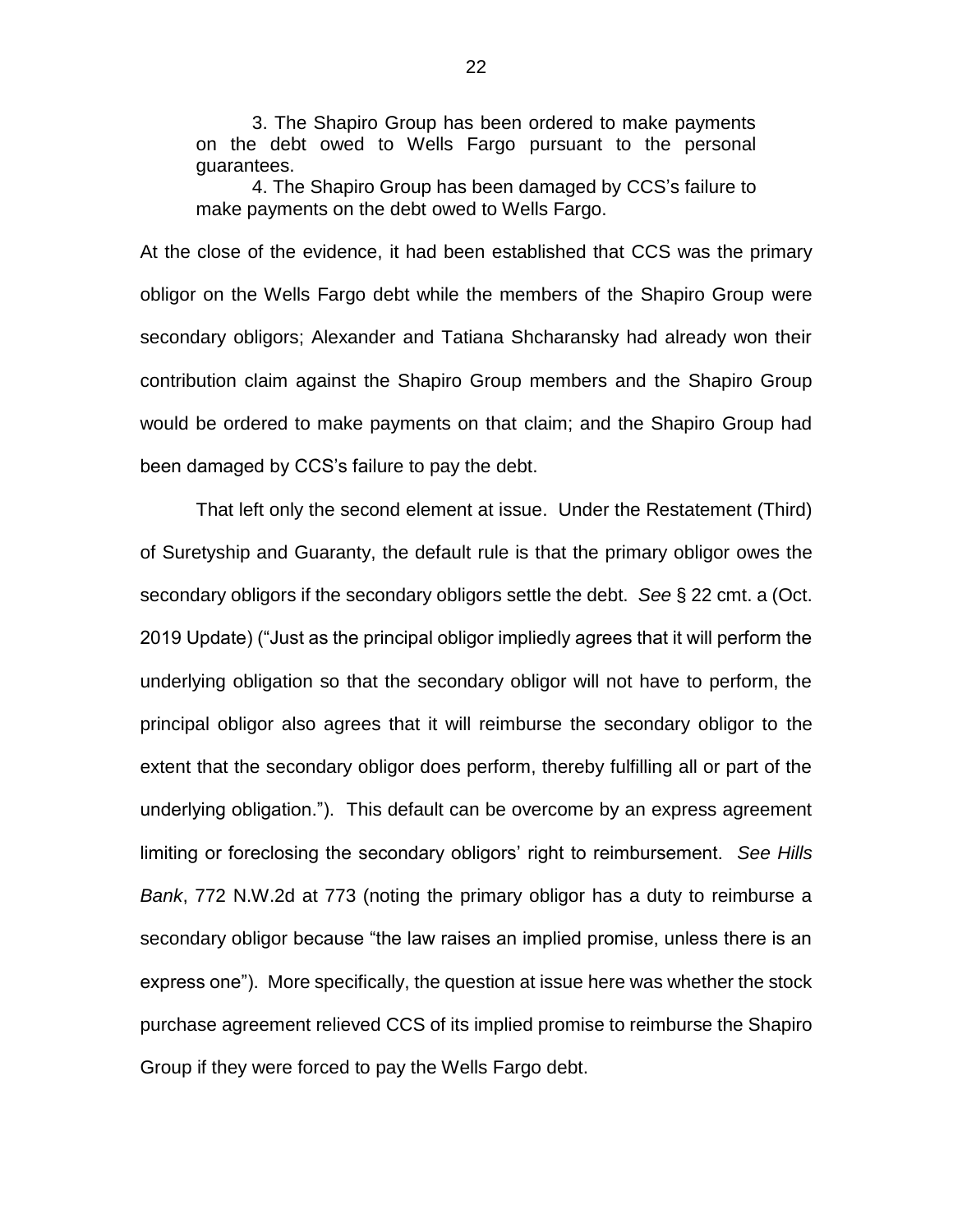**1. Motions for Directed Verdict and JNOV.** As with their motion for directed verdict on the breach-of-contract claim, the Shapiro Group's motion regarding the reimbursement claim was not presented with enough specificity for us to review the issue on appeal.<sup>12</sup> The Shapiro Group noted the element in dispute was whether a contractual obligation controlled CCS's duty to reimburse, but, when making their motion for directed verdict, they did not make any argument based on the evidence presented at trial nor offer legal analysis regarding why the stock purchase agreement was not an express agreement controlling the issue of reimbursement. They stated:

[M]oreover your Honor, we as I said earlier we disagree, but there is [not] a contractual obligation that takes this out of the realm of that. And I would draw the Court's attention to comment A section 22 of that restatement section that's been accepted by this Court. And it discusses the underlying obligation that this is—that this legal contribution claim is necessary to—because when a secondary obligor satisfies the obligation of a primary obligor that the primary obligor is enriched considering that it is—it receives its money which it should not, or receives its benefit and which it should not have. And at the expense of the secondary obligor and that is consistent with what [the Shcharansky expert witness] testified today that Tatiana paying off the loan was considered debt forgiveness. It was considered on the income category of CCS.

Again, CCS got a benefit from the secondary obligor paying off this debt. And for those reasons we would request that the Court find that the elements of the legal—legal reimbursement claim have been established as a matter of law and grant a directed verdict on that claim as well as the other two claims presented by the Shapiro Group.

In their motion for JNOV, the Shapiro Group addressed the issue with more

specificity, stating:

 $\overline{a}$ 

During closing argument, the Shcharansky Group's counsel suggested the Stock Purchase Agreement was an express agreement that superseded CCS's legal obligation to reimburse the

<sup>&</sup>lt;sup>12</sup> The Shcharansky Group contests error preservation on this issue.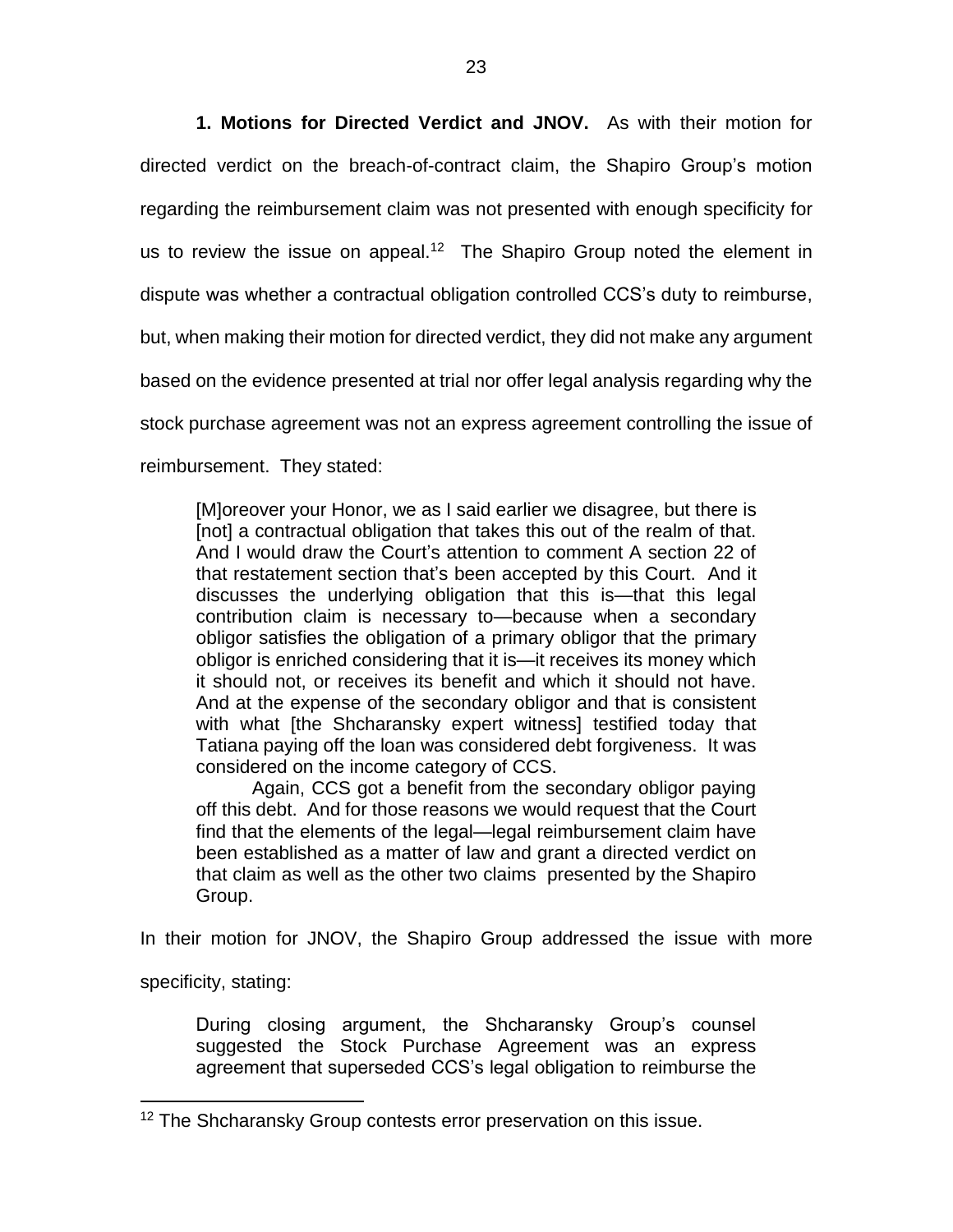Shapiro Group. This argument is illogical and unfounded based on the plain language of the Stock Purchase Agreement.

While CCS, the entity, was a signatory to the Stock Purchase Agreement [(SPA)], it was only because a lawsuit currently pending against CCS was being dismissed as part of the SPA, and the Shapiro Group was resigning as shareholders, resignations that needed to be formally accepted CCS. The relevant language of Section 7.1 was a covenant between the Buyers, the individual members of the Shcharansky Group, and the Sellers, the individual members of the Shapiro Group. CCS made no promises as part of Section 7.1. Moreover, no part of Section 7.1, nor the SPA in general, a fully integrated agreement, speaks to a separate arrangement between CCS and the members of the Shapiro Group (or the Shcharansky Group) should those members be compelled to pay pursuant to their Wells Fargo personal guaranties. Moreover, there was no testimony from any witness nor any document presented at trial that addressed any sort of separate agreement on that issue. Accordingly, even taking the evidence in a light most favorable to the Shcharansky Group, all four elements of the legal reimbursement against CCS were established at trial, and no reasonable juror could find otherwise.

But, as we noted before, the motion for JNOV must stand on the grounds raised in

the motion for directed verdict.<sup>13</sup>

 $\overline{a}$ 

We give no further consideration to the Shapiro Group's claims the district court erred in denying their motions for directed verdict and for JNOV on the reimbursement claim. *See Konicek v. Lommis Bros., Inc.*, 457 N.W.2d 614, 617 (Iowa 1990) ("A judgment notwithstanding verdict must stand or fall on the grounds stated in the motion for directed verdict. On appeal, our review is limited to those grounds.").

**2. Motion for New Trial.** In the their motion for new trial, the Shapiro Group generally argued there was not sufficient evidence to sustain the jury's conclusion that the stock purchase agreement constituted an express agreement that relieved

<sup>&</sup>lt;sup>13</sup> While we recognize the district court rejected the reimbursement claim in its JNOV ruling, we are limited to the motion for directed verdict in our review.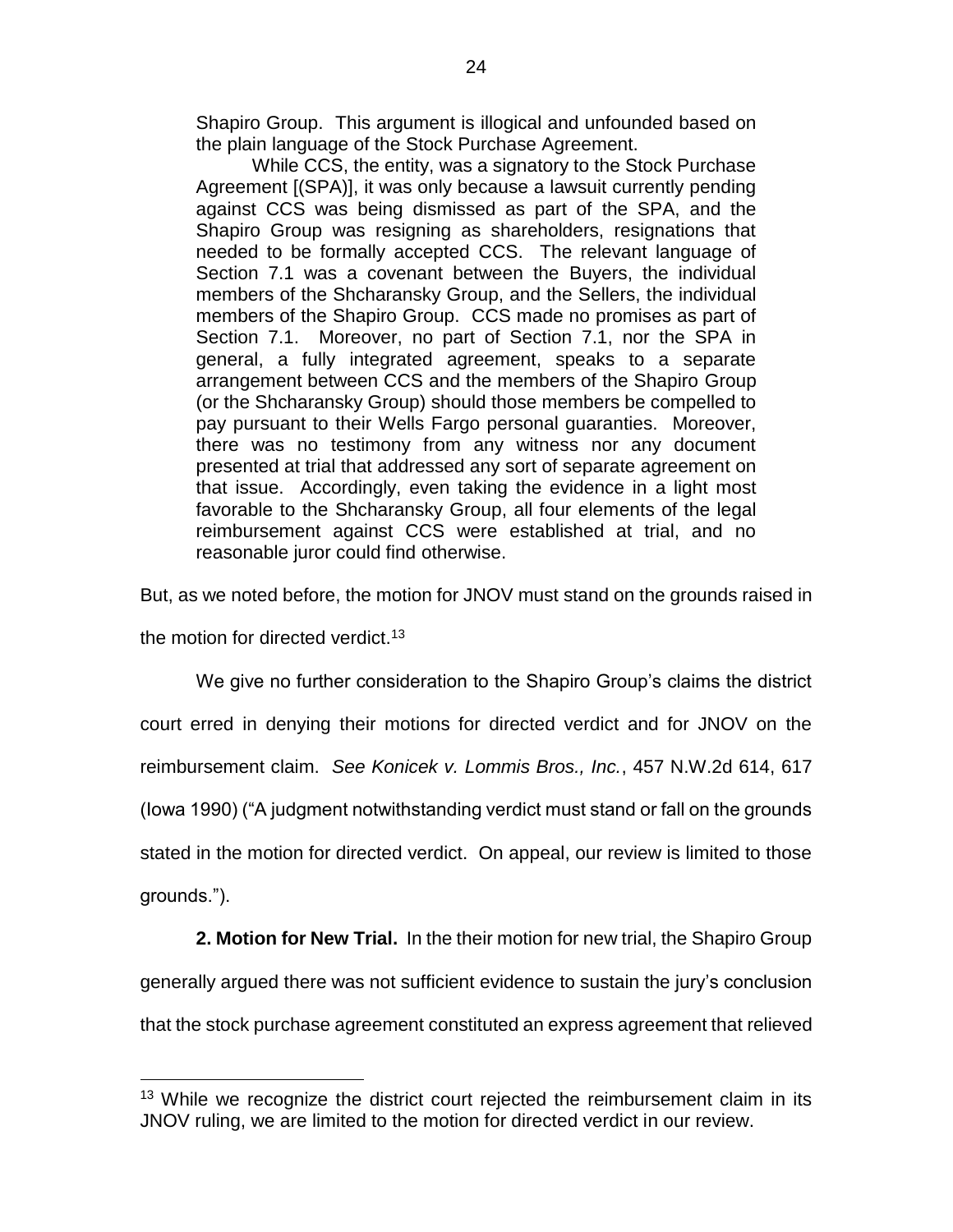CCS of its implied promise to reimburse the Shapiro Group for the Wells Fargo debt.The district court denied their motion, and we find no error in that decision.

While the stock purchase agreement does not explicitly discuss the issue of reimbursement between CCS as the primary obligor and the Shapiro Group members as the secondary obligors, the evidence at trial could be found to show that this agreement was CCS's and the Shapiro Group's comprehensive agreement regarding the Wells Fargo debt—supplanting any implied promise.

CCS had little, if any, money at the time the stock purchase agreement was executed, and the company was on the verge of bankruptcy. Meanwhile, the Shapiro Group members were each on the hook for the nearly \$1 million CCS owed to Wells Fargo. Any implied promise to repay them had little to no value if CCS went bankrupt or became judgment proof.

The Shapiro Group members were very concerned about the outstanding debt and made it the focus of their negotiations regarding the stock purchase agreement. They wanted the buyers and CCS to guarantee the Shapiro Group members would not have to be responsible for discharging CCS's debt personally—suggesting they recognized the lack of value of an implied promise for reimbursement in this situation. But the buyers knew the company was in a precarious financial situation and may not be able to discharge the whole amount, and they refused to include in the stock purchase agreement language that would hold the Shapiro Group harmless in case Wells Fargo sought to enforce the personal guarantees. The "best efforts" clause was the compromise the two sides reached in allocating the risk regarding the unpaid Wells Fargo debt.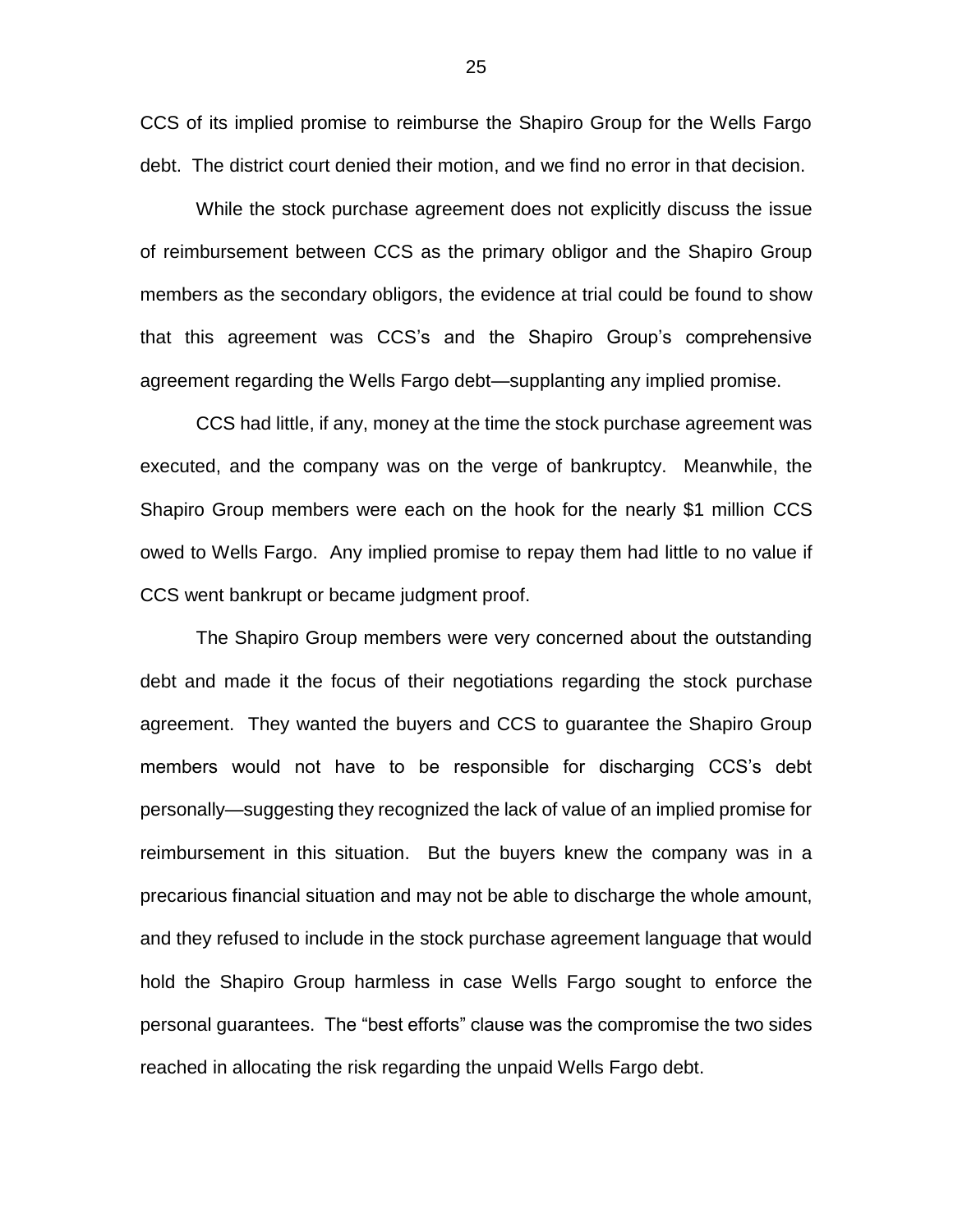Next, the Shapiro Group also argues the stock purchase agreement cannot

be an express agreement between them and CCS that overrides the implied promise to reimburse because the buyers' covenant involves the Shapiro Group and the buyers—not CCS. As stated before, the relevant contract language is:

7.1 **Buyers' Covenants**. In connection with the transfer of the Shares to the Buyers pursuant to this Agreement, the Buyers hereby covenant that as the controlling shareholders of the Corporation, the Buyers will cause the Corporation to:

(a) Use best efforts to, and prior to the payment of any existing or new debt obligations payable by the Corporation to any Buyer or any Buyer's immediate relative or any entity affiliated with any Buyer or any Buyer's immediate relative, satisfy and repay in full all debt obligations of the Corporation owed to Wells Fargo Bank.

We agree that "Buyers' Covenants" suggests duties or obligations taken on by the

buyers rather than CCS. But the language of the section involves what the buyers

promise—"as the controlling shareholders of" CCS—to cause CCS to do in the

future. Moreover, CCS is a party to the stock purchase agreement. The first

paragraph of the agreement states:

THIS STOCK PURCHASE AGREEMENT (this "Agreement") is made and entered, effective as of the 16th day of September 2007, by and among, Alex Shcharansky, Boris Shcharansky and Zoya Staroselsky (the "Buyers"), those individuals listed on Schedule A [the Shapiro Group], and Continuous Control Solutions, Inc., an Iowa corporation (the "Corporation").

And Vadim Shapiro signed the contract for the company as its president.

Because the jury's verdict in favor of CCS on the reimbursement claim is

sustained by sufficient evidence, the district court did not err in denying the Shapiro

Group's motion for new trial.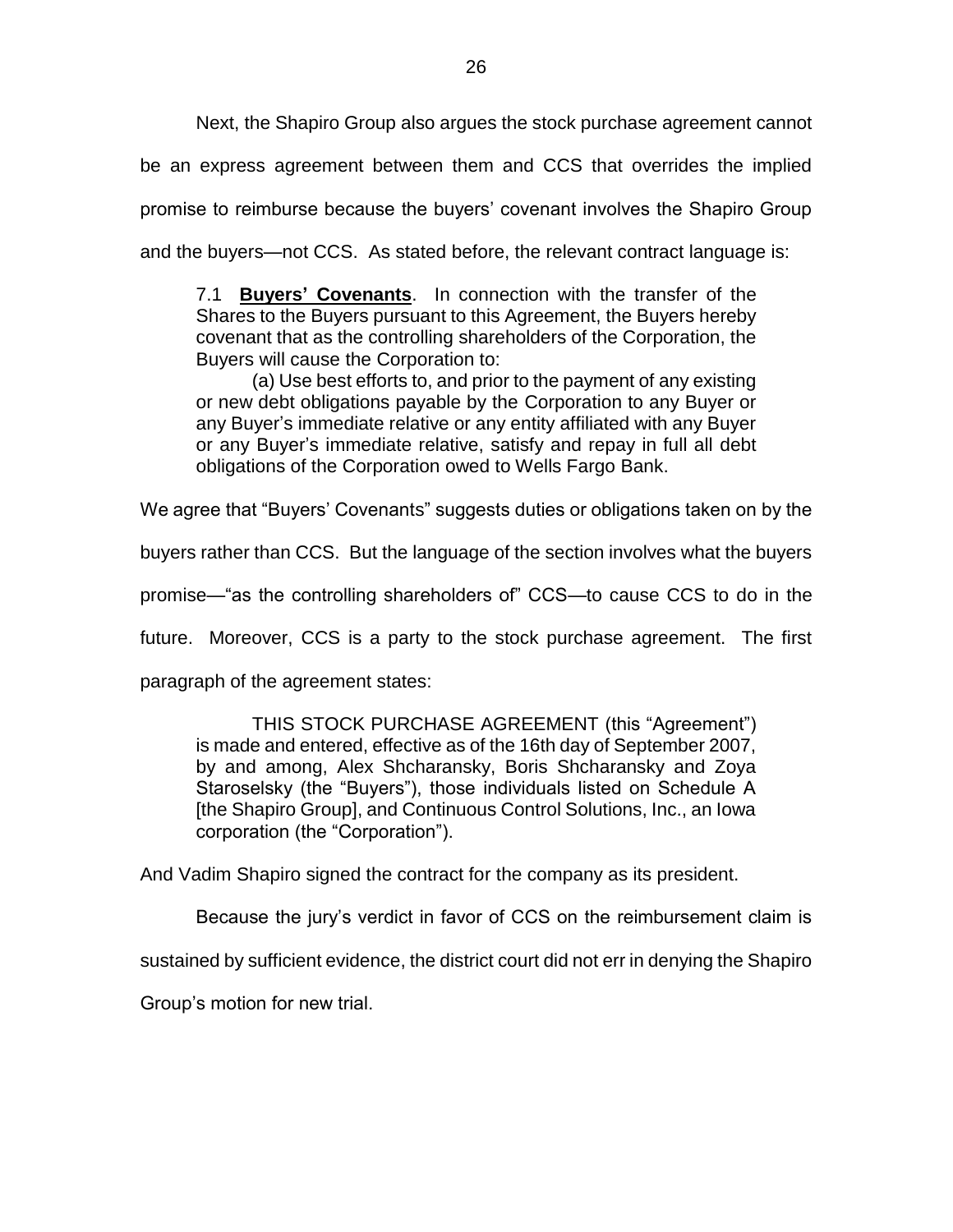#### **C. Scope of Trial.**

The Shapiro Group maintains the district court erred in limiting the scope of the 2018 trial to the Shapiro Group's cross-claims and counterclaims, preventing them from trying their affirmative defenses to Alexander and Tatiana Shcharansky's contribution claim. They moved for new trial based on this alleged error. Because the motion for new trial was "based on a legal question," we review for errors at law. *Clinton Physical Therapy Servs P.C. v. John Deere Health Care, Inc.*, 714 N.W.2d 603, 609 (Iowa 2006) (citation omitted).

The Shapiro Group maintains the 2017 ruling of the Iowa Supreme Court in *Shcharansky v. Shapiro*, 905 N.W.2d 579, 588 (Iowa 2017), should not have been understood to foreclose the litigation of their affirmative defenses to the Shcharanskys' contribution claim. They argue that because the Shapiro Group prevailed on the issue of the contribution claim before the district court and this court, it was not "procedurally possible for the affirmative defenses to be considered." They understand the supreme court's lack of mention of the affirmative defenses to mean the court did not consider them—leaving them viable on remand.

We recognize the supreme court's opinion did not mention the Shapiro Group's affirmative defenses. But the Shapiro Group admit in their appellate briefs that they did not "raise[] the affirmative defenses in their briefs for the prior appeal." They assert it would have been improper for them to do so without a trial record or ruling regarding the affirmative defenses from the district court. But the affirmative defenses were tried as part of the 2015 trial to the bench on Alexander and Tatiana Shcharansky's contribution claim. And "[i]t is well-settled law that a prevailing party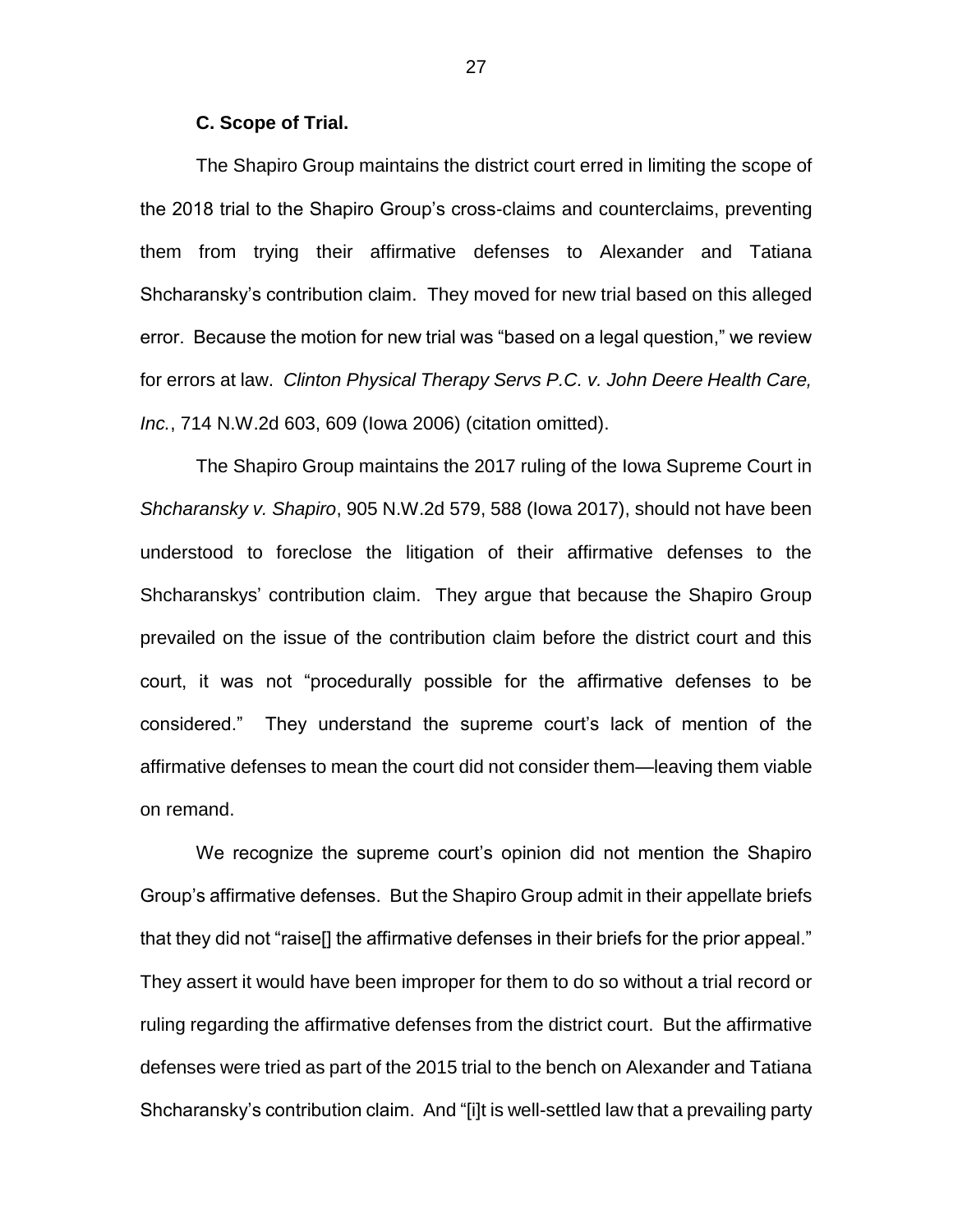can raise an alternative ground for affirmance on appeal without filing a notice of cross-appeal, as long as the prevailing party raised the alternative ground in the district court." *Duck Creek Tire Serv., Inc. v. Goodyear Corners, L.C.*, 7496 N.W.2d 886, 893 (Iowa 2011). "A successful party, without appealing, may attempt to save a judgment on appeal based on grounds urged in the district court but not considered by that court." *Moyer v. City of Des Moines*, 505 N.W.2d 191, 193 (Iowa 1993). Their initial success on the contribution claim at the district court and the court of appeals did not prevent the Shapiro Group from pursuing their affirmative defenses as alternative grounds for affirmance before the supreme court. Their failure to do so waived having those affirmative defenses considered. *See Shcharansky*, 905 N.W.2d at 588 (concluding "the Shcharanskys are entitled to contribution from the Shapiro Group on the undisputed facts" and remanding to the district court only "for further proceedings on the Shapiro Group's claims against the Shcharanskys"); *Ostrem v. Prideco Secure Loan Fund, LP*, 841 N.W.2d 882, 904 (Iowa 2014) ("If we disagree with the basis for the court's ruling, we may still affirm if there is an alternative ground, *raised in the district court and urged on appeal*, that can support the court's decision." (emphasis added)); *In re E.S.*, No. 19-0944, 2019 WL 4678217, at \*2 n.3 (Iowa Ct. App. Sept. 25, 2019) (noting that while there were other possible grounds upon which to affirm that were raised in the original petition, the State did "not venture to resurrect any of the other grounds pled in its petition" so those grounds would not be considered).

### **D. Prejudgment Interest.**

Alexander and Tatiana Shcharansky cross-appeal. They argue the district court erred in ruling against their motion asking the court to enter judgment in their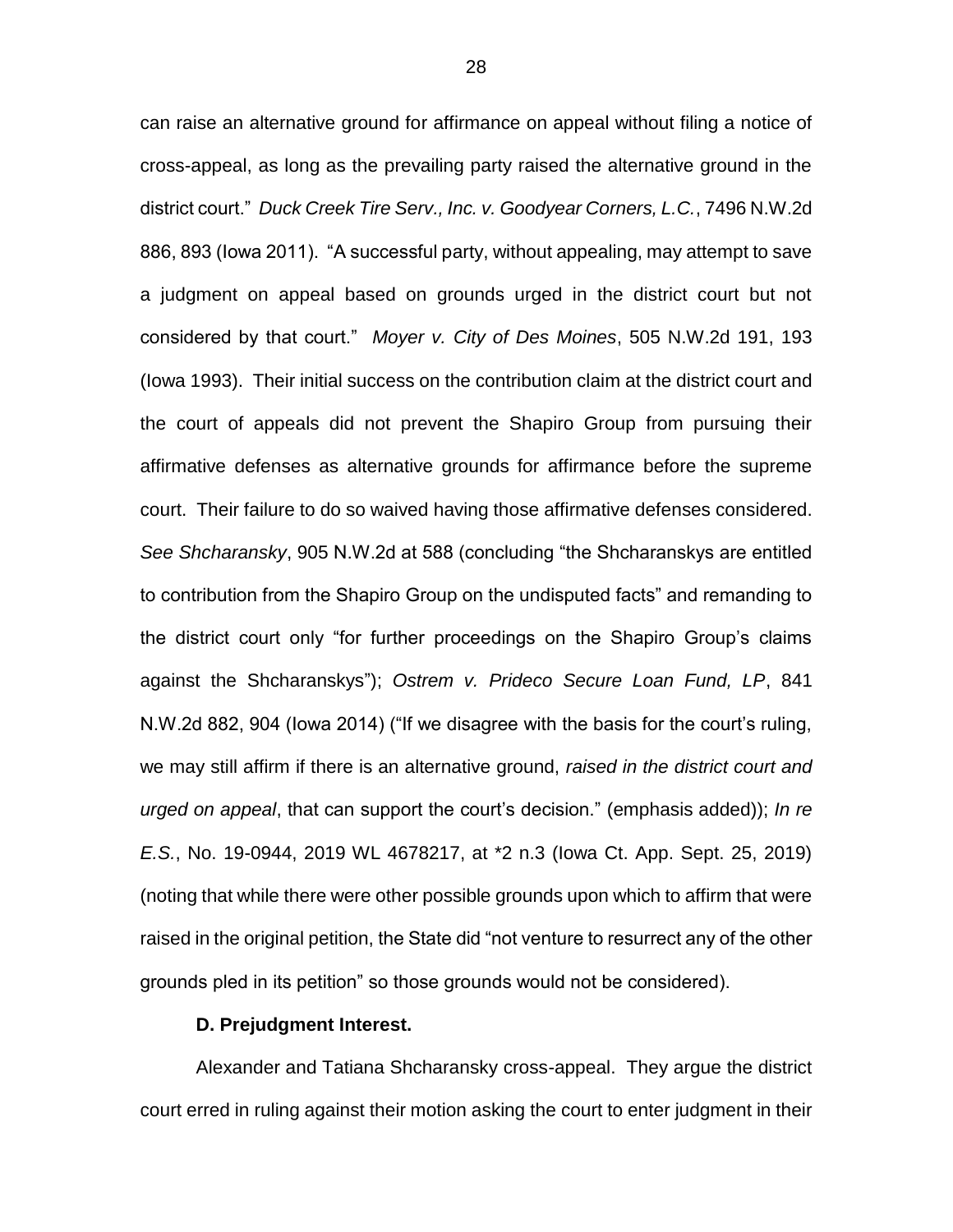favor "with interest at the statutory rate from the filing of the claim on January 10, 2011." We review for errors at law on the award (or lack thereof) of prejudgment interest. *See Gosch v. Juelfs*, 701 N.W.2d 90, 91 (Iowa 2005).

Here, the district court determined that Iowa Code section 625.21 prevented the Shcharanskys from being awarded prejudgment interest. The statute says, "Except for an action brought pursuant to chapter 668, when the judgment is for the recovery of money, interest from the time of the verdict or report until judgment is finally entered shall be added to the costs of the party entitled to the costs." Iowa Code § 625.21.

The district court relied on section 625.21 in denying prejudgment interest without distinguishing between an interest award dating from a verdict and an interest award dating from filing a lawsuit. Section 625.21 allows for an award of interest from the time of the verdict—not waiting until the entry of the judgment for cases not brought pursuant to chapter 668. Here, it is undisputed the Shcharanskys did not bring their suit under the comparative fault act of chapter 668. *See Mulhern v. Catholic Health Initiatives*, 799 N.W.2d 104, 113 (Iowa 2011) (noting the legislature created the comparative fault act of Iowa Code chapter 668 in 1994 and "[b]y its terms, the purposes of the comparative fault act is to establish 'comparative fault as the basis for liability in relation to claims for damages arising from injury to or death of a person or harm to property'" (alteration in original) (citation omitted)). If anything, this statute supported the entry of interest from the date of the verdict in November 2018, rather than the April 2019 date when the court entered judgment—which the district court did not do. Additionally, section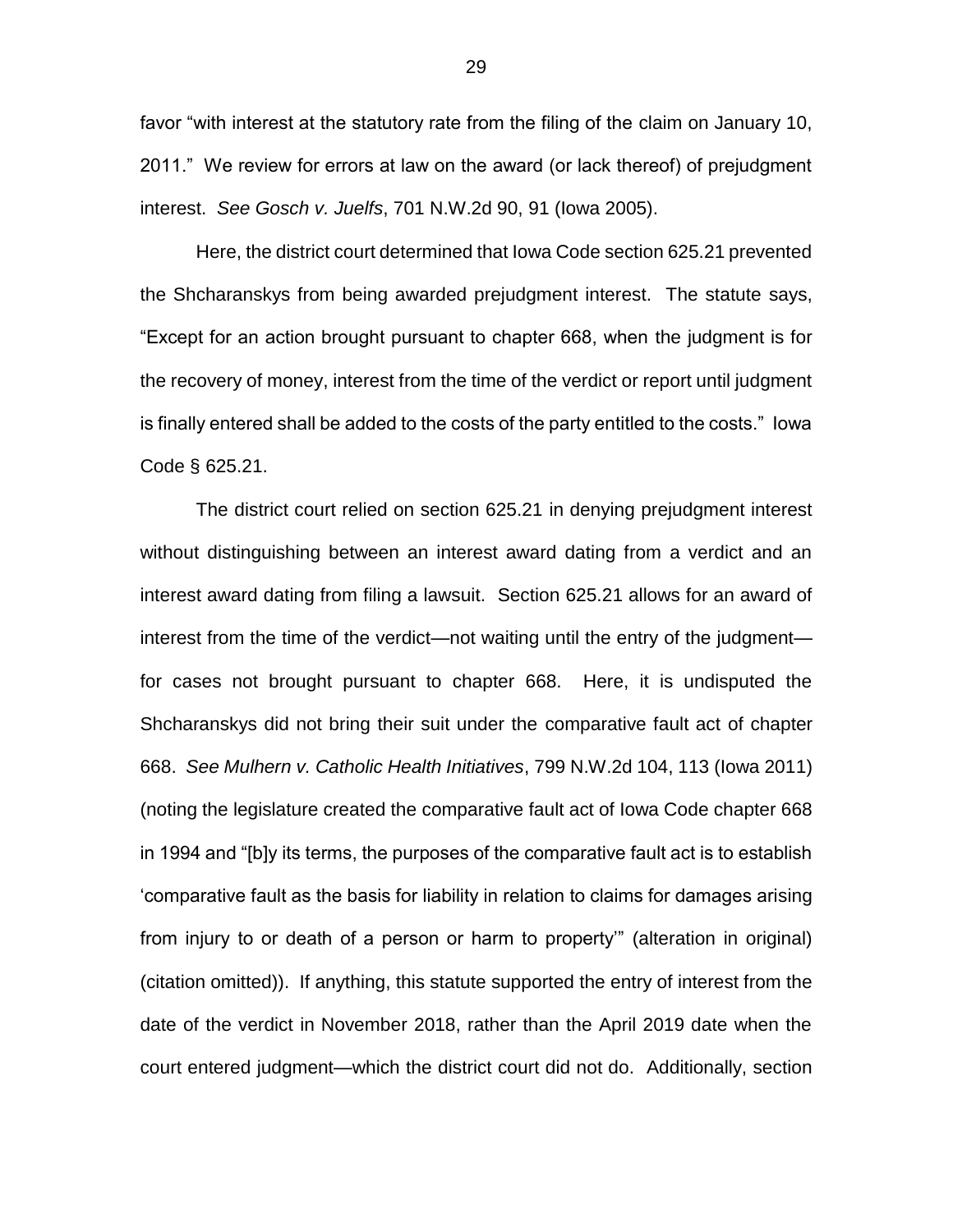625.21 does not control the request for interest from the date of the commencement of an action.

The Shcharanskys offer two "pathways" to an award of prejudgment interest from the commencement of their action. First, they argue section 668.13(1) allows for it. That section provides, "Interest shall be allowed on all money due on judgments and decrees on actions brought pursuant to this chapter, subject to the following: 1. Interest . . . shall accrue from the date of the commencement of the action." Iowa Code § 668.13(1). But as we stated, it is undisputed the Shcharanskys did not bring their contribution claim pursuant to the chapter 668 comparative fault act. And, on its face, the section is limited to "actions brought pursuant to this chapter." *See id*. *Baumler v. Hemesath*, 534 N.W.2d 650, 655– 56) (Iowa 1995), supports this understanding; in it, our supreme court rejected the party's claim that interest should be governed by section 668.13 rather than chapter 535, noting the case was not tried pursuant to chapter 668 and therefore those interest provisions did not govern apply. This pathway fails.

Second, the Shcharanskys argue section 535.2(1)(b) allows them to receive prejudgment interest. It provides, "[T]he rate of interest shall be five cents on the hundred by the year in the following cases . . . . Money after the same becomes due." Iowa Code § 535.2(1)(b). The Shcharanskys maintain this section arguably allows them to receive interest from the date they discharged the Wells Fargo debt in 2010 but, as they did at the district court, they ask that we award interest from the date they filed suit in January 2011.

"Generally, interest runs 'from the time money becomes due and payable and, in the case of unliquidated claims, from the date they become liquidated.'"